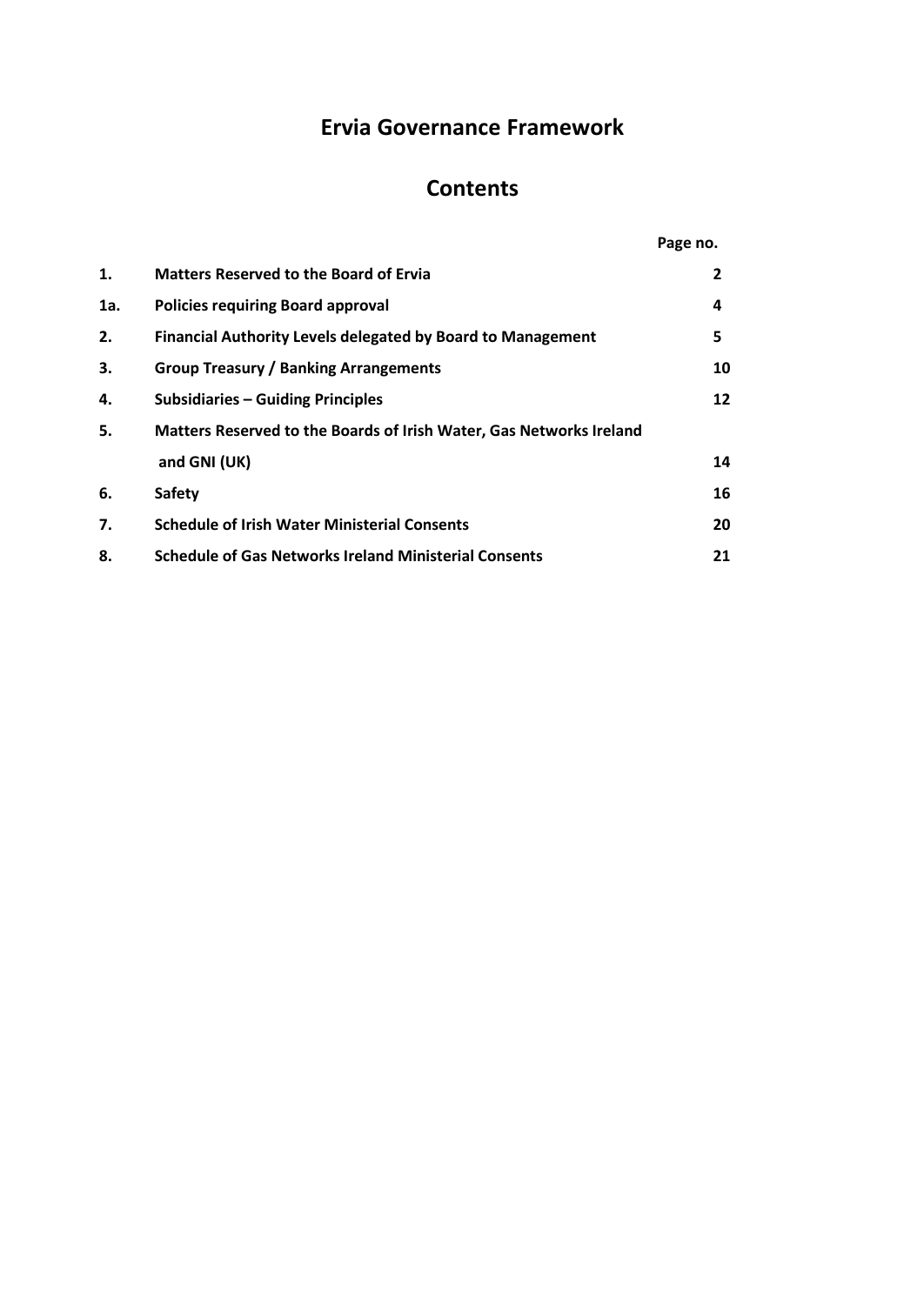# **1. Matters Reserved to the Board of Ervia**

- 1. Approval of Annual Budgets, Corporate Plans, long-term Strategic Plan.
- 2. Approval of all contracts/expenditure with a value in excess of  $E10m$ .
- 3. Approval of all Operational Expenditure (Opex) in excess of €10m.
- 4. Approval of all Consultancy Contracts in excess of €1m.
- 5. Without prejudice to the delegations contained at section 2.1, the approval of all expenditure in relation to investments and capital projects, approval of major contract terms and associated products required by the Public Spending Code. For capital projects that were approved by the Board in principle upon taking over responsibility for the provision of water services, approval shall only be required for expenditure in excess of €20M.
- 6. Without prejudice to the delegations contained at section 2.2, the approval of all Capital Programmes and associated products required by the Public Spending Code.
- 7. All approvals in respect of capital projects or capital programmes shall be reviewed and recommended for approval first by the Investment and Infrastructure Committee.
- 8. Without prejudice to the delegations contained at section 2.3, the approval of all operational expenditure and associated products required by the Public Spending Code.
- 9. Award of all Framework Agreements where the total spend is in excess of €10m and of all Framework Agreements for Legal Services, PR/Marketing Consulting Services, Pension Advisory Services, Internal Audit and Risk Management Services and Insurance Broking.
- 10. Approval of unbudgeted expenditure or over-expenditure (exceeding 10% or €5m) in respect of any transaction or series of transactions originally approved by the Board other than resolution of thirdparty claims on a matter previously approved by the Board.
- 11. Affixing the seal of the company, provided that where a contract is approved in accordance with the delegations of authority set out in section 2 and PD03, the document may be sealed in accordance with the delegation of authority contained in PD03 and notified to the Board at its next meeting.
- 12. Approval of Ervia Annual Reports and Financial Statements. Approval of the issuance of the Gas Networks Ireland and Irish Water financial statements, on the recommendation of the Audit & Risk Committee.
- 13. Trans-group pay agreements.
- 14. Significant amendments to Ervia Pension Schemes.
- 15. Appointment / removal of auditors, on recommendation of the Audit & Risk Committee.
- 16. Establishment of subsidiaries.
- 17. Establishment of joint ventures.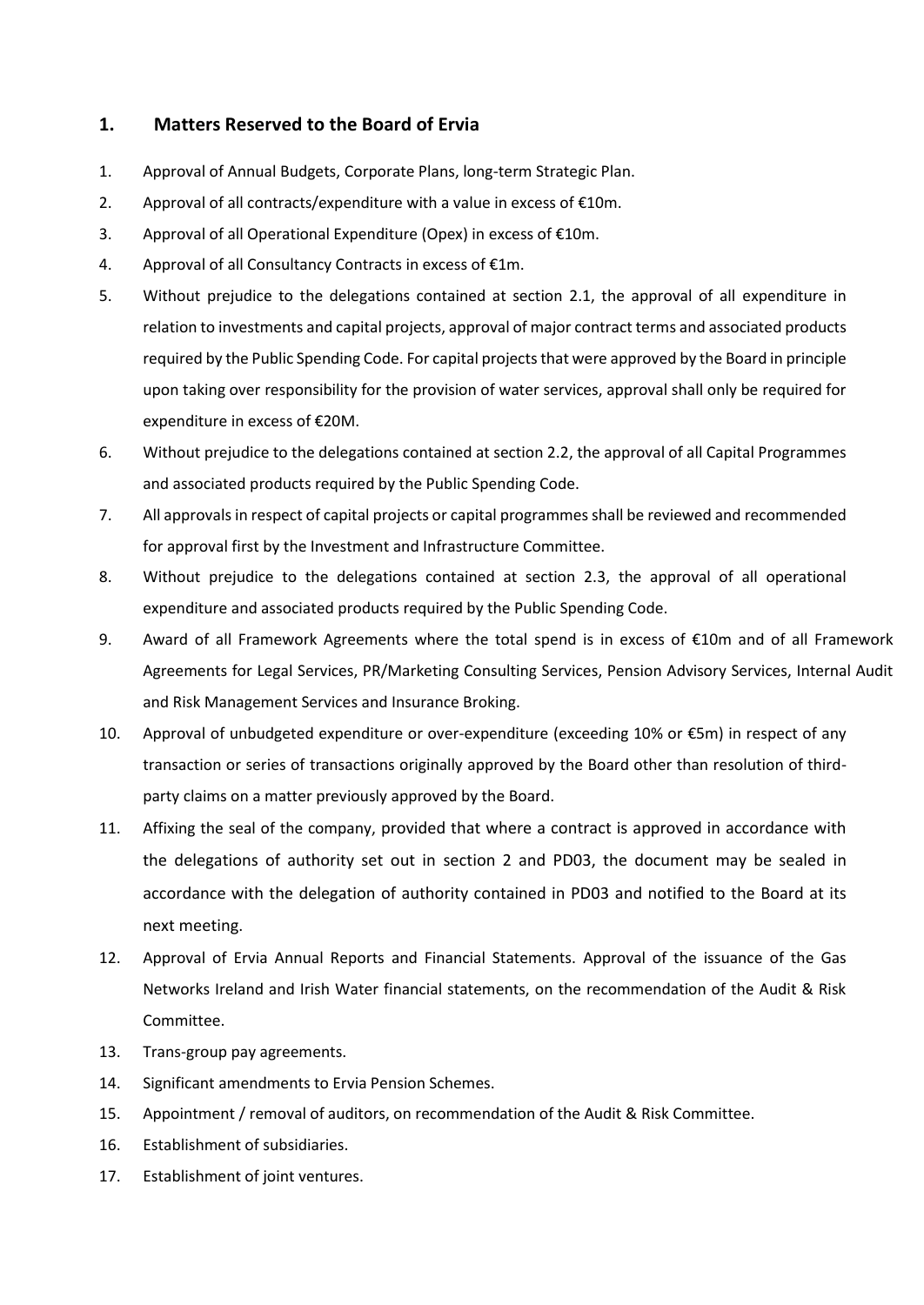- 18. Acquisition of interests in non-group companies.
- 19. Issue of securities in Ervia or in any subsidiary.
- 20. The appointment of directors to subsidiary companies, if Ministerial Consent is required. Note: Subsidiary company directors who are also Ervia staff members are not entitled to receive any remuneration in their capacity as such.
- 21. Treasury Matters:
	- 21.1 PD40 Treasury Policy outlines board reserved items and delegated authorities for all treasury /banking matters including Derivatives. (See summary of delegated authorities in section 3.)
	- 21.2 Banking documentation requiring an Ervia board resolution.
- 22. Approval of any loan to, or financial transaction with, a member of the Ervia Board, of a subsidiary company board, of an associated company board or an employee of the organisation.
- 23. Initiation or settlement of any litigation which could have a significant reputational impact on Ervia or have a material financial impact (€10m) on the organisation.
- 24. Appointment, remuneration, assessment of performance of, and succession planning for, the Chief Executive, on recommendation from the Remuneration Committee.
- 25. Terms of employment of Senior Management (direct reports to the Group Chief Executive Officer) and Senior Management remuneration, both on recommendation from the Remuneration Committee.
- 26. Appointment and removal of the Company Secretary.
- 27. Material changes to Ervia Code of Business Conduct.
- 28. Approval of Commercial Property Transactions (including by lease or licence) with a value in excess of €500,000.
- 29. Approval of any disposal of assets or the granting of access to property or infrastructure for commercial arrangements, e.g. joint ventures with third parties, in each case where the value exceeds €150,000, and *other than* by auction or competitive tendering process where the highest bid is accepted .
- 30. Formal submissions to the regulatory authorities in relation to price control.
- 31. Review of/changes to systems of internal financial and other controls, on the recommendation of the Audit and Risk Committee.
- 32. Declaration and payment of a dividend.
- 33. Incurring of any borrowings from third parties.
- 34. Approval of the release for consultation of key policy documents of strategic importance including, without limitation, the National Water Resources Plan and Water Services Strategic Plan.
- 35. Approval of any appointments of Ervia Executive team members to external boards or other external positions.
- 36. Twice yearly presentation on safety in relation to Ervia, GNI and IW (See section 6 below).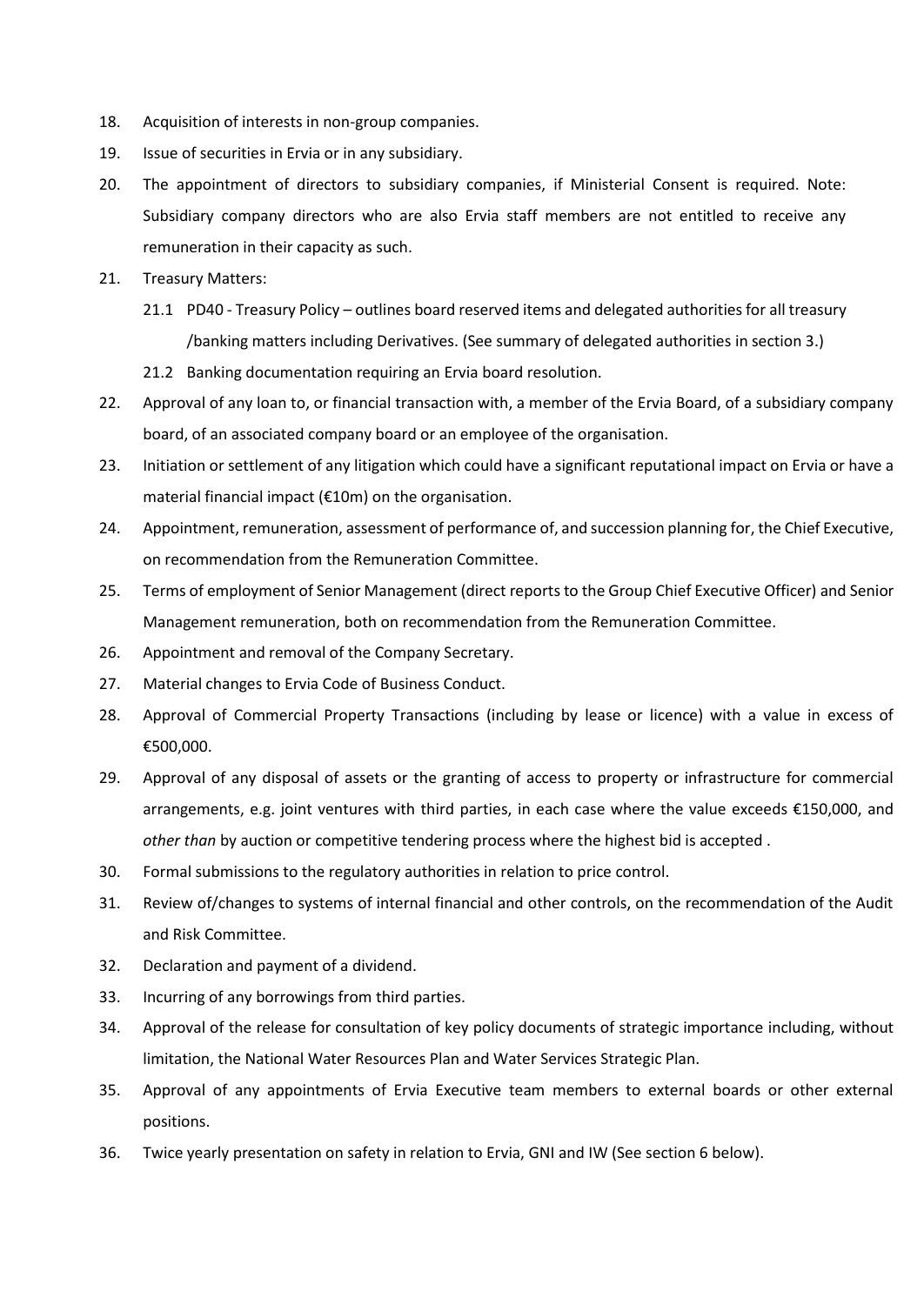- 37. All Irish Water matters requiring Ministerial consent (list attached).
- 38. All Gas Networks Ireland matters requiring Ministerial consent (list attached).
- 39. All exceptions (if any) made to Ervia's Procurement Policy (PD 2) to be reported to the Board on a regular basis.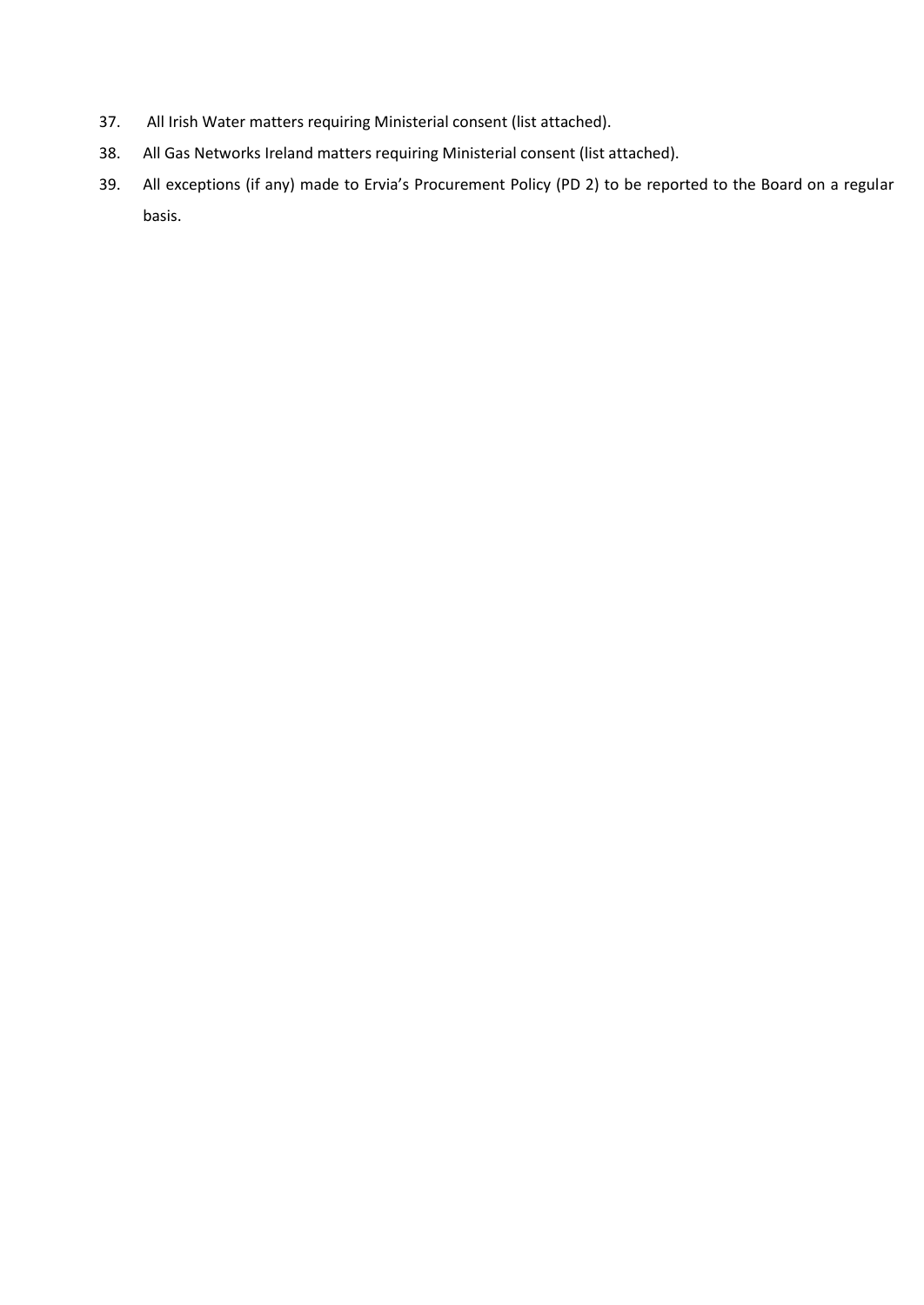# **1a. Policies requiring Board approval**

The following policies are Ervia Board Approved Policies. They result from Code or legislative requirements.

- PD 2 Procurement Policies and Procedures PD 3 – Authorisation Levels and Contract Execution PD 9 – Protected Disclosures Policy PD 16 – Code of Business Conduct for all Employees PD 17 – Internal Audit Charter PD 40 – Treasury Policy PD 66 – Enterprise Risk Management Policy
- PD 84 Anti-Fraud Policy
- PD100 Anti-Bribery and Anti- Corruption Policy

All Board approved policies are subject to an in-depth review for relevance and materiality on a rolling basis every 2 years. Only material changes to these policies will be brought to the Board during the intervening period. The materiality of amendments to policies is to be assessed by the policy owners in conjunction with the Sponsoring Executive and presented to the Chief Legal Officer for final approval.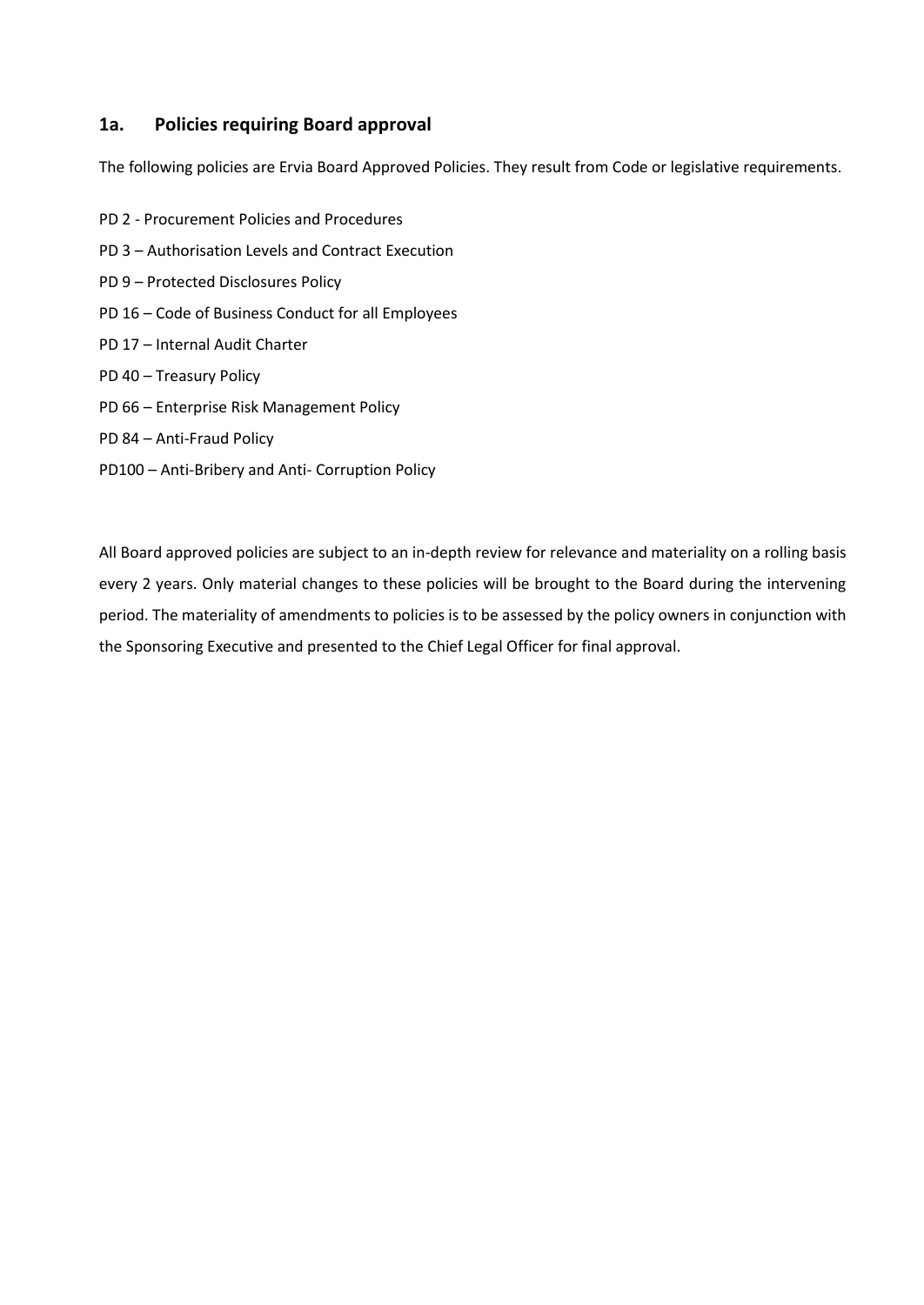# **2. Financial Authority Levels delegated by Board to Management (to be read in conjunction with PD/03 and the Public Spending Code)**

| Lifecycle                          | <b>Stage</b>                       | Strategic<br>Assessment            | Preliminary<br><b>Business</b><br>Case                                                      |                                     | <b>Final Business Case</b> |                                                | Implement                                | Review                                          | Ex-post<br>Evaluation                           |
|------------------------------------|------------------------------------|------------------------------------|---------------------------------------------------------------------------------------------|-------------------------------------|----------------------------|------------------------------------------------|------------------------------------------|-------------------------------------------------|-------------------------------------------------|
|                                    | Products                           | Strategic<br>Assessment<br>Report  | Preliminary<br><b>Business</b><br>Case                                                      | Project<br>Execution<br>Plan        | Tender                     | Final<br><b>Business</b><br>Case               | Monitoring<br>Reports                    | Project<br>Completion<br>Report                 | Ex-Post<br>Evaluation<br>Report                 |
|                                    |                                    | AG0                                | AG1                                                                                         | AG2                                 |                            | AG <sub>3</sub>                                |                                          | AG4                                             | AG5                                             |
|                                    | Governance<br><b>Approval Gate</b> | Approval to<br>Develop<br>Proposal | Approval in<br>Principle                                                                    | Approval to<br>Proceed to<br>Tender |                            | Approval to<br>Proceed to<br>Award<br>Contract | Intervention<br>Points where<br>required | Approval of<br>Project<br>Completion<br>Reports | Approval of<br>Ex-Post<br>Evaluation<br>Reports |
|                                    |                                    |                                    |                                                                                             |                                     |                            |                                                |                                          |                                                 |                                                 |
|                                    | < 0.5m                             |                                    | Individual                                                                                  |                                     |                            |                                                |                                          |                                                 |                                                 |
|                                    | €0.5m-€3.5m                        |                                    | <b>EAC Sub Committee</b>                                                                    |                                     |                            |                                                |                                          |                                                 |                                                 |
| Delegation of<br>Approving         | €3.5m-€10m                         |                                    | <b>EAC</b>                                                                                  |                                     |                            |                                                |                                          |                                                 |                                                 |
| Authority<br>thresholds for        | €10m-€20m                          |                                    | <b>EAC</b>                                                                                  |                                     |                            |                                                |                                          | <b>Ervia Board</b>                              |                                                 |
| expenditure on<br>capital projects | €20m-€100m                         | <b>EAC</b>                         | <b>Ervia Board</b>                                                                          |                                     |                            |                                                |                                          |                                                 |                                                 |
|                                    | >€100m                             | <b>Ervia Board</b>                 | Ervia Board with Government as ultimate AA                                                  |                                     |                            |                                                |                                          |                                                 |                                                 |
|                                    | $> \in 500m$                       | <b>Ervia Board</b>                 | Ervia Board with Government as ultimate AA supported by External Government Oversight Group |                                     |                            |                                                |                                          |                                                 |                                                 |
|                                    |                                    |                                    |                                                                                             |                                     |                            |                                                |                                          |                                                 |                                                 |
| Delegation of                      | $<\epsilon$ 3.5m                   |                                    | Project Owner                                                                               |                                     |                            |                                                |                                          |                                                 |                                                 |
| Sponsoring                         | €3.5m-€20m                         |                                    | Head of Function - SAR only required if >€10m                                               |                                     |                            |                                                |                                          |                                                 |                                                 |
| Agency                             | $\geq 20m$                         |                                    | Business Unit (Irish Water, Gas Networks Ireland or GNI (UK) Limited                        |                                     |                            |                                                |                                          |                                                 |                                                 |

#### **2.1 Capital Projects - Delegations of Authority**

# **Expenditure Approval Committee ("EAC") Membership**

| Limit                                                         | <b>Forum</b>          | <b>Contract Execution</b>                                                                                                                                                                                                                                    |
|---------------------------------------------------------------|-----------------------|--------------------------------------------------------------------------------------------------------------------------------------------------------------------------------------------------------------------------------------------------------------|
| ≤€500 $k$                                                     | Individual            | Individual directly reporting to:<br>• Executive/MD or<br>Department Head or<br><b>Head of Business Function</b>                                                                                                                                             |
| $\geq \text{\textsterling}500k \leq \text{\textsterling}3.5m$ | EAC Sub-<br>Committee | Group Centre Executive or<br><b>BU Managing Director</b><br>٠                                                                                                                                                                                                |
| ≥£3.5m ≤£10m                                                  | EAC                   | Chief Executive Officer; or<br>2 Group Executives from*<br>Chief Finance Officer,<br>٠<br>Chief Legal Officer,<br>٠<br>Chief Operating Officer,<br>٠<br>Group Commercial Director,<br><b>IW Managing Director</b><br>٠<br><b>GNI Managing Director.</b><br>٠ |
| $\geq \in 10m$                                                | <b>Board Meeting</b>  | Approval delegated by the Ervia Board.                                                                                                                                                                                                                       |
| $\geq \epsilon 100m$                                          |                       |                                                                                                                                                                                                                                                              |
| $\geq \epsilon$ 500m                                          | <b>Board Meeting</b>  | Approval delegated by the Ervia Board.                                                                                                                                                                                                                       |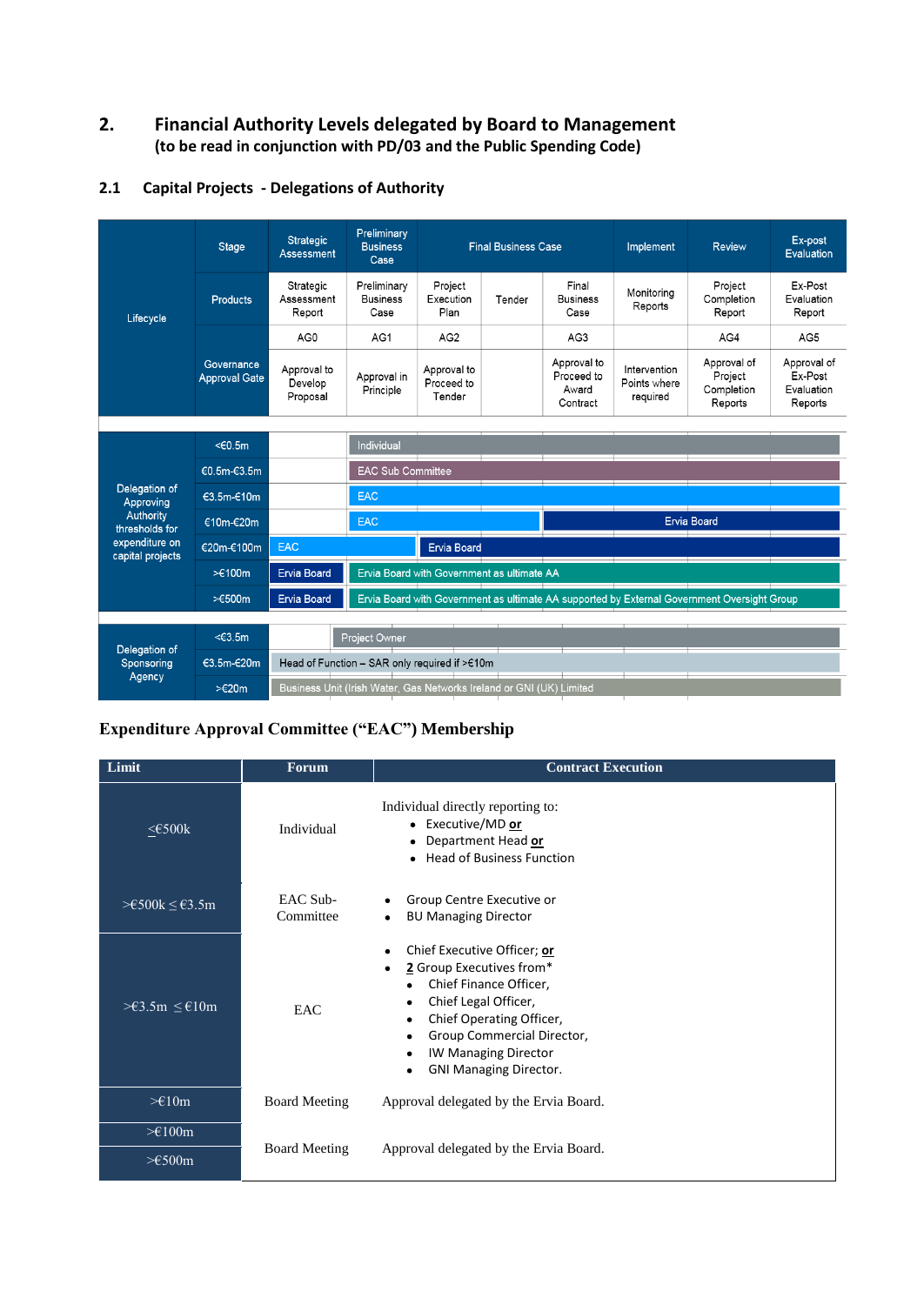# **2.2 Capital Programmes – Delegations of Authority**

| Lifecycle                                     | Stage                       | <b>Strategic</b><br>Assessment     | Preliminary<br><b>Business Case</b>           |                                        | <b>Final Business Case</b>                                           | Implement                                | Review                                          | Ex-post<br>Evaluation                         |
|-----------------------------------------------|-----------------------------|------------------------------------|-----------------------------------------------|----------------------------------------|----------------------------------------------------------------------|------------------------------------------|-------------------------------------------------|-----------------------------------------------|
|                                               | <b>Products</b>             | Strategic<br>Assessment<br>Report  | Preliminary<br><b>Business Case</b>           | Programme<br><b>Execution Plan</b>     | <b>Final Business</b><br>Case                                        | Monitorina<br>Reports                    | Programme<br>Completion<br>Report               | Ex-Post<br>Evaluation<br>Report               |
|                                               |                             | AG0                                | AG1                                           | AG <sub>2</sub>                        | AG <sub>3</sub>                                                      |                                          | AG4                                             | AG5                                           |
|                                               | Governance<br>Approval Gate | Approval to<br>Develop<br>Proposal | Approval in<br>Principle                      | Approval of<br>Procurement<br>Strategy | Approval to<br>Proceed                                               | Intervention<br>Points where<br>required | Approval of<br>Project<br>Completion<br>Reports | Approval of Ex-<br>Post Evaluation<br>Reports |
|                                               |                             |                                    |                                               |                                        |                                                                      |                                          |                                                 |                                               |
|                                               | $\leq 0.5m$                 |                                    | Individual                                    |                                        |                                                                      |                                          |                                                 |                                               |
| Delegation of<br>Approving                    | €0.5m-€3.5m                 |                                    | <b>EAC Sub Committee</b>                      |                                        |                                                                      |                                          |                                                 |                                               |
| Authority<br>thresholds for<br>expenditure on | €3.5m-€10m                  |                                    | <b>EAC</b>                                    |                                        |                                                                      |                                          |                                                 |                                               |
| capital<br>programmes                         | €10m-€100m                  |                                    | <b>EAC</b>                                    |                                        | <b>Ervia Board</b>                                                   |                                          |                                                 |                                               |
|                                               | $\geq 100m$                 | <b>EAC</b>                         |                                               | <b>Ervia Board</b>                     |                                                                      |                                          |                                                 |                                               |
|                                               |                             |                                    |                                               |                                        |                                                                      |                                          |                                                 |                                               |
|                                               | <€3.5m                      |                                    | Project Owner                                 |                                        |                                                                      |                                          |                                                 |                                               |
| Delegation of<br>Sponsoring                   | €3.5m - €20m                |                                    | Head of Function - SAR only required if >€10m |                                        |                                                                      |                                          |                                                 |                                               |
| Agency                                        | $\geq$ $\in$ 20m            |                                    |                                               |                                        | Business Unit (Irish Water, Gas Networks Ireland or GNI (UK) Limited |                                          |                                                 |                                               |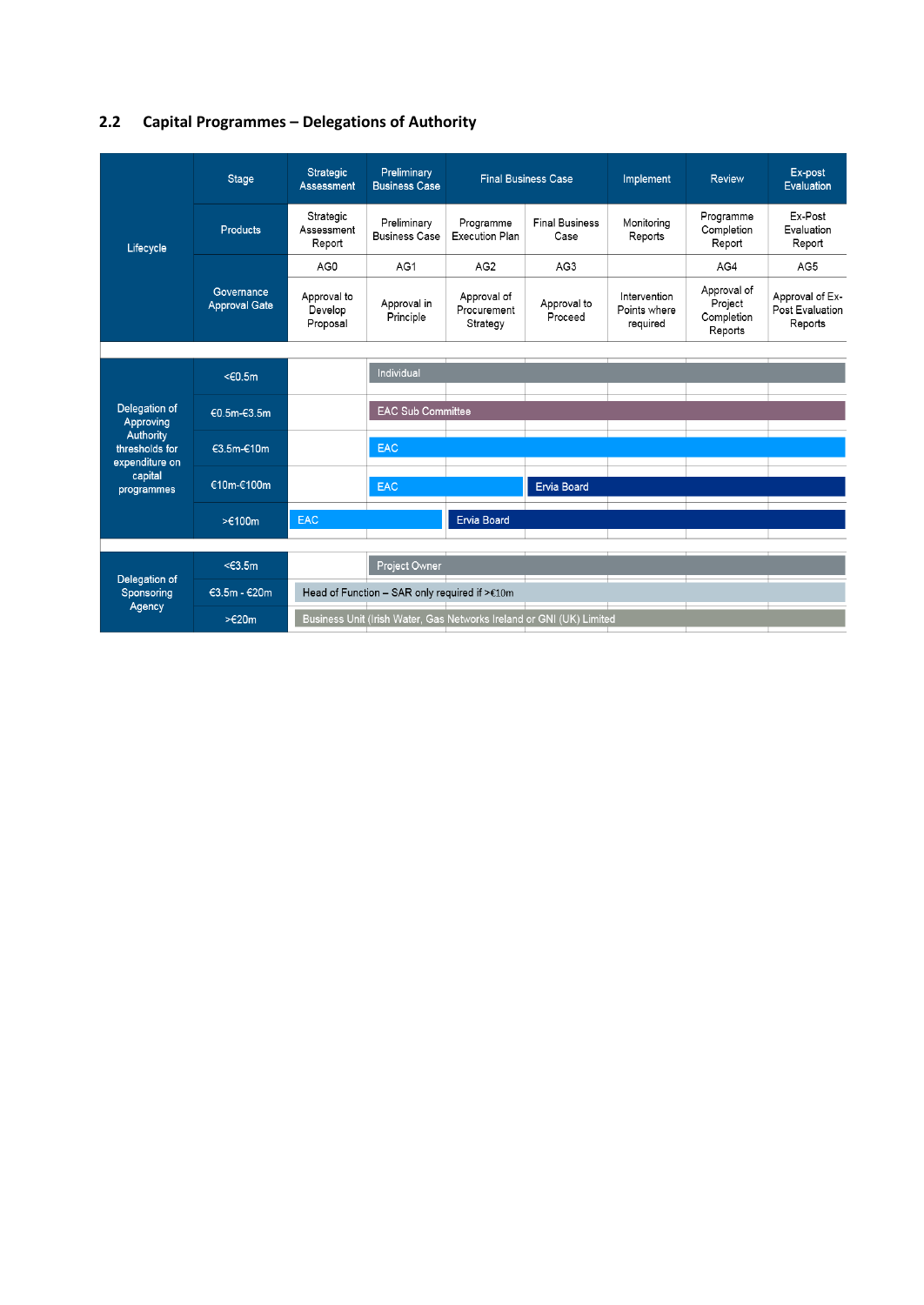|                                                  | Stage                       |                                                                      | Appraisal                |                                                   | <b>Final Business Case</b> |                                             | Implement                                  | Evaluation                                               |  |  |
|--------------------------------------------------|-----------------------------|----------------------------------------------------------------------|--------------------------|---------------------------------------------------|----------------------------|---------------------------------------------|--------------------------------------------|----------------------------------------------------------|--|--|
|                                                  | Products                    | Preliminary<br>Appraisal                                             | Detailed<br>Appraisal    | Plan for<br>Delivery                              | Tender                     | <b>Final Business</b><br>Case               | Monitoring<br>Reports                      | Completion<br>Reports                                    |  |  |
| Lifecycle                                        |                             |                                                                      | AG1                      | AG <sub>2</sub>                                   |                            | AG <sub>3</sub>                             |                                            | AG4                                                      |  |  |
|                                                  | Governance<br>Approval Gate |                                                                      | Approval in<br>principle | Approval to<br>Proceed to<br>Design and<br>Tender |                            | Approval to<br>Proceed to<br>Award Contract | Intervention<br>Points<br>(where required) | Approval of<br>Completion<br>Reports<br>(where required) |  |  |
|                                                  |                             |                                                                      |                          |                                                   |                            |                                             |                                            |                                                          |  |  |
|                                                  | $<\epsilon$ 0.5m            |                                                                      |                          |                                                   |                            | Individual                                  |                                            |                                                          |  |  |
| Delegation of                                    | €0.5m - €3.5m               |                                                                      |                          |                                                   |                            | EAC Sub<br>Committee                        |                                            |                                                          |  |  |
| Approving Authority<br>thresholds<br>operational | €3.5m - €10m                |                                                                      |                          |                                                   |                            | <b>EAC</b>                                  |                                            |                                                          |  |  |
| expenditure                                      | $€10m - €100m$              |                                                                      |                          | <b>EAC</b>                                        |                            |                                             | <b>Ervia Board</b>                         |                                                          |  |  |
|                                                  | $\geq 100m$                 |                                                                      | <b>EAC</b>               |                                                   |                            | <b>Ervia Board</b>                          |                                            |                                                          |  |  |
|                                                  |                             |                                                                      |                          |                                                   |                            |                                             |                                            |                                                          |  |  |
| Delegation of                                    | $<\epsilon$ 3.5m            |                                                                      |                          |                                                   |                            | Project Owner                               |                                            |                                                          |  |  |
| Sponsoring Agency                                | €3.5m - €20m                |                                                                      |                          |                                                   | <b>Head of Function</b>    |                                             |                                            |                                                          |  |  |
|                                                  | >€20m                       | Business Unit (Irish Water, Gas Networks Ireland or GNI (UK) Limited |                          |                                                   |                            |                                             |                                            |                                                          |  |  |

# **2.3 Operational Expenditure – Delegations of Authority**

**2.4 Framework Agreements (other than Agreements for Legal Services, PR/Marketing Consulting Services, Pension Advisory Services, Internal Audit and Risk Management Services and Insurance Broking) – Delegations of Authority**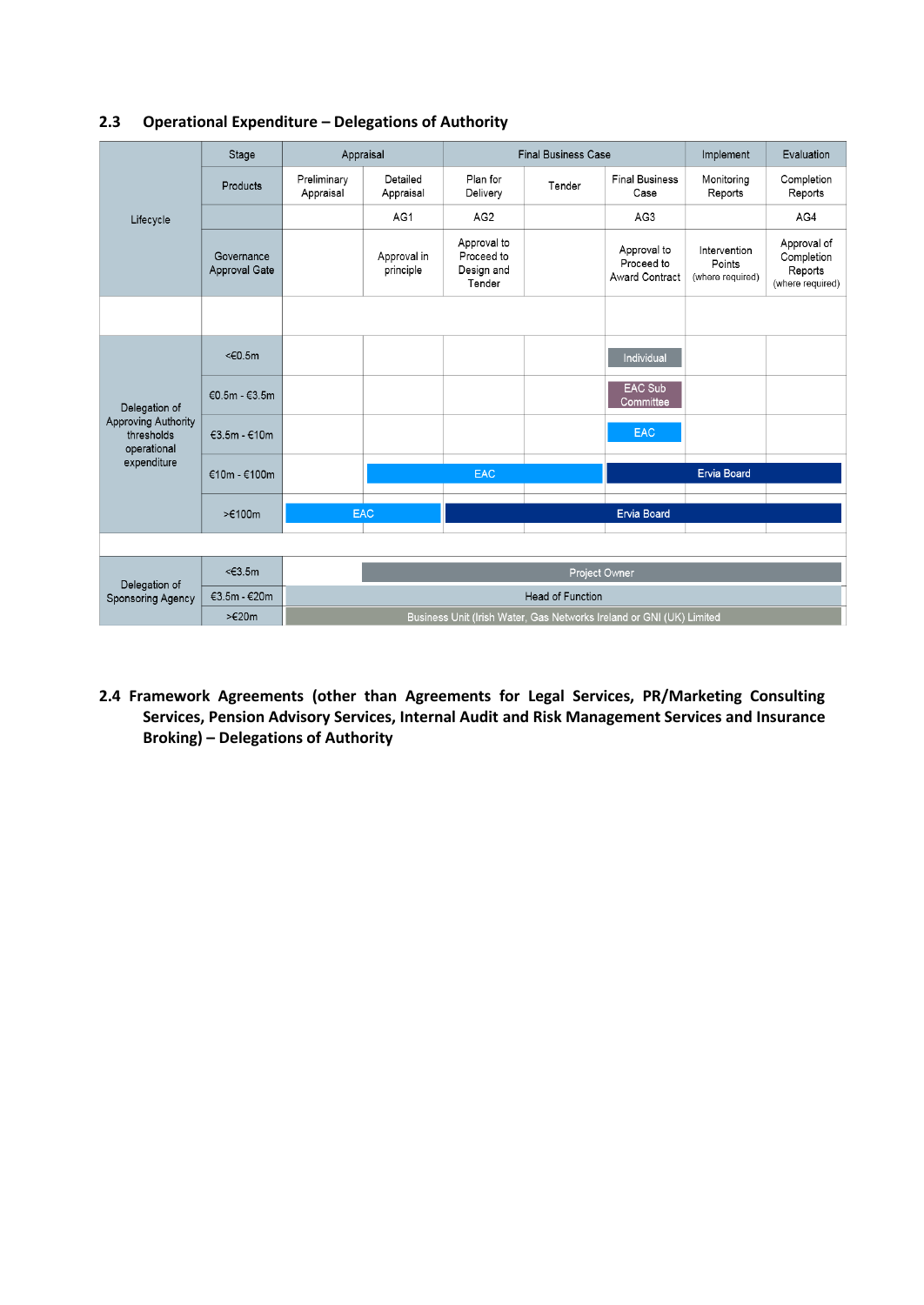| Lifecycle                                | Product                            | Appraisal                | Preliminary<br><b>Business Case</b> | Tender                                                               | <b>Final Business</b><br>Case               | Evaluation                                               |  |  |
|------------------------------------------|------------------------------------|--------------------------|-------------------------------------|----------------------------------------------------------------------|---------------------------------------------|----------------------------------------------------------|--|--|
|                                          | Governance<br><b>Approval Gate</b> | AG1                      | AG <sub>2</sub>                     |                                                                      | AG <sub>3</sub>                             | AG4                                                      |  |  |
|                                          |                                    | Approval in<br>Principle | Approval to<br>Proceed to Tender    | Tender                                                               | Approval to<br>Proceed to Award<br>Contract | Approval of<br>Completion<br>Reports<br>(where required) |  |  |
|                                          |                                    |                          |                                     |                                                                      | EAC Sub                                     |                                                          |  |  |
|                                          | €0m - €3.5m                        |                          |                                     |                                                                      | Committee                                   |                                                          |  |  |
|                                          | €3.5m - €10m                       |                          | <b>EAC</b>                          |                                                                      |                                             |                                                          |  |  |
| Delegation of                            |                                    |                          |                                     |                                                                      |                                             |                                                          |  |  |
| Approving<br>Authority<br>thresholds for | €10m - €20m                        |                          |                                     | <b>EAC</b>                                                           | <b>Ervia Board</b>                          |                                                          |  |  |
| frameworks*                              | €20m - €100m                       |                          | <b>EAC</b>                          |                                                                      | <b>Ervia Board</b>                          |                                                          |  |  |
|                                          | $\geq \in 100m$                    | <b>EAC</b>               | <b>Ervia Board</b>                  |                                                                      |                                             |                                                          |  |  |
|                                          |                                    |                          |                                     |                                                                      |                                             |                                                          |  |  |
|                                          | $<\epsilon$ 3.5m                   |                          |                                     | Project Owner                                                        |                                             |                                                          |  |  |
| Delegation of<br>Sponsoring              | €3.5m - €20m                       |                          |                                     | Head of Function                                                     |                                             |                                                          |  |  |
| Agency                                   | $\geq 20m$                         |                          |                                     | Business Unit (Irish Water, Gas Networks Ireland or GNI (UK) Limited |                                             |                                                          |  |  |

# **2.5 Contract Execution - Governance Framework**

| Limit                                                         | <b>Forum</b>          | <b>Contract Execution</b>                                                                                                                                                                                                                                  |
|---------------------------------------------------------------|-----------------------|------------------------------------------------------------------------------------------------------------------------------------------------------------------------------------------------------------------------------------------------------------|
| $\leq$ 500 $k$                                                | Individual            | Individual directly reporting to:<br>• Executive/MD or<br>Department Head or<br>٠<br>• Head of Business Function                                                                                                                                           |
| $\geq \text{\textsterling}500k \leq \text{\textsterling}3.5m$ | EAC Sub-<br>Committee | Group Centre Executive or<br><b>BU Managing Director</b>                                                                                                                                                                                                   |
| $\geq \text{\textsterling}3.5m \leq \text{\textsterling}10m$  | EAC                   | Chief Executive Officer; or<br>2 Group Executives from*<br>Chief Finance Officer,<br>$\bullet$<br>Chief Legal Officer,<br>٠<br>Chief Operating Officer,<br>Group Commercial Director,<br><b>IW Managing Director</b><br>٠<br><b>GNI Managing Director.</b> |
| $\geq \in 10m$                                                | <b>Board Meeting</b>  | Approval delegated by the Ervia Board.                                                                                                                                                                                                                     |
| $\geq \epsilon$ 100m                                          | <b>Board Meeting</b>  | Approval delegated by the Ervia Board.                                                                                                                                                                                                                     |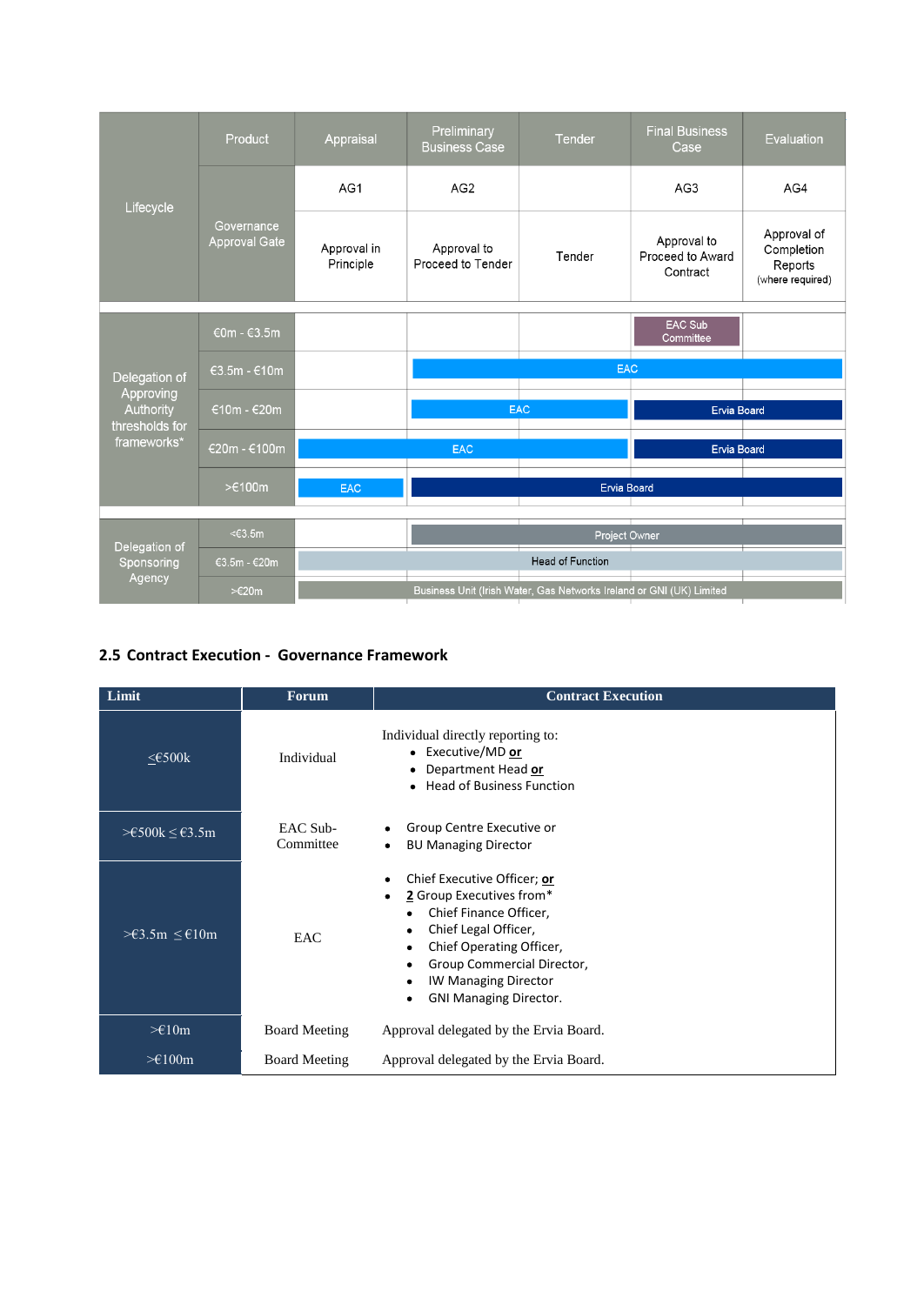# **3. Group Treasury / Banking Arrangements**

The Ervia Board has general authority on all Treasury matters, for example external borrowing facilities of all amounts. The full extent of the Board's powers is set out in PD 40 – Treasury Policy.

There are instances where authority is delegated to executive management of Ervia and subsidiary directors of IW and GNI. A summary of these general treasury matters and the current delegations in place is outlined below.

| <b>Treasury matter</b>                           | <b>Delegations in Place</b>                         |
|--------------------------------------------------|-----------------------------------------------------|
| <b>New funding facilities</b>                    | Matter reserved for the Board.                      |
| <b>External and Internal loans</b>               | The Board can delegate authority to Officers or     |
|                                                  | servants of Ervia to accept funding facilities and  |
|                                                  | complete the relevant documentation on behalf       |
|                                                  | of Ervia and its subsidiaries required for this     |
|                                                  | purpose.                                            |
|                                                  | A subsidiary requires Ervia Board approval to       |
|                                                  | seek ministerial consent and to execute a facility. |
|                                                  | Ervia operates within statutory borrowing limits.   |
| <b>Counterparty Approval</b>                     | <b>Matter Reserved for the Board.</b>               |
|                                                  | All counterparties must be approved by the          |
|                                                  | Board. A schedule of approved counterparties is     |
|                                                  | appended to PD40.                                   |
| Opening and closing of bank accounts             | Delegated to Group CEO and Group CFO                |
| Bank accounts used for transactional banking to  | Group CEO & Group CFO acting together on            |
| support the day to day operations of the Ervia   | behalf of Ervia and its subsidiaries, only with     |
| Group.                                           | Board approved counterparty.                        |
|                                                  |                                                     |
| <b>Counterparty exposure limits</b>              | <b>Matter Reserved for the Board</b>                |
| For holding cash deposits, investments, treasury | Treasury transactions are only entered into with    |
| transactions                                     | Board approved counterparties subject to limits     |
|                                                  | set out in schedule 6 of PD40.                      |
|                                                  |                                                     |
|                                                  | The approved counterparty and exposure limits       |
|                                                  | can be temporarily revised by the Group CEO and     |
|                                                  | Group CFO acting together.                          |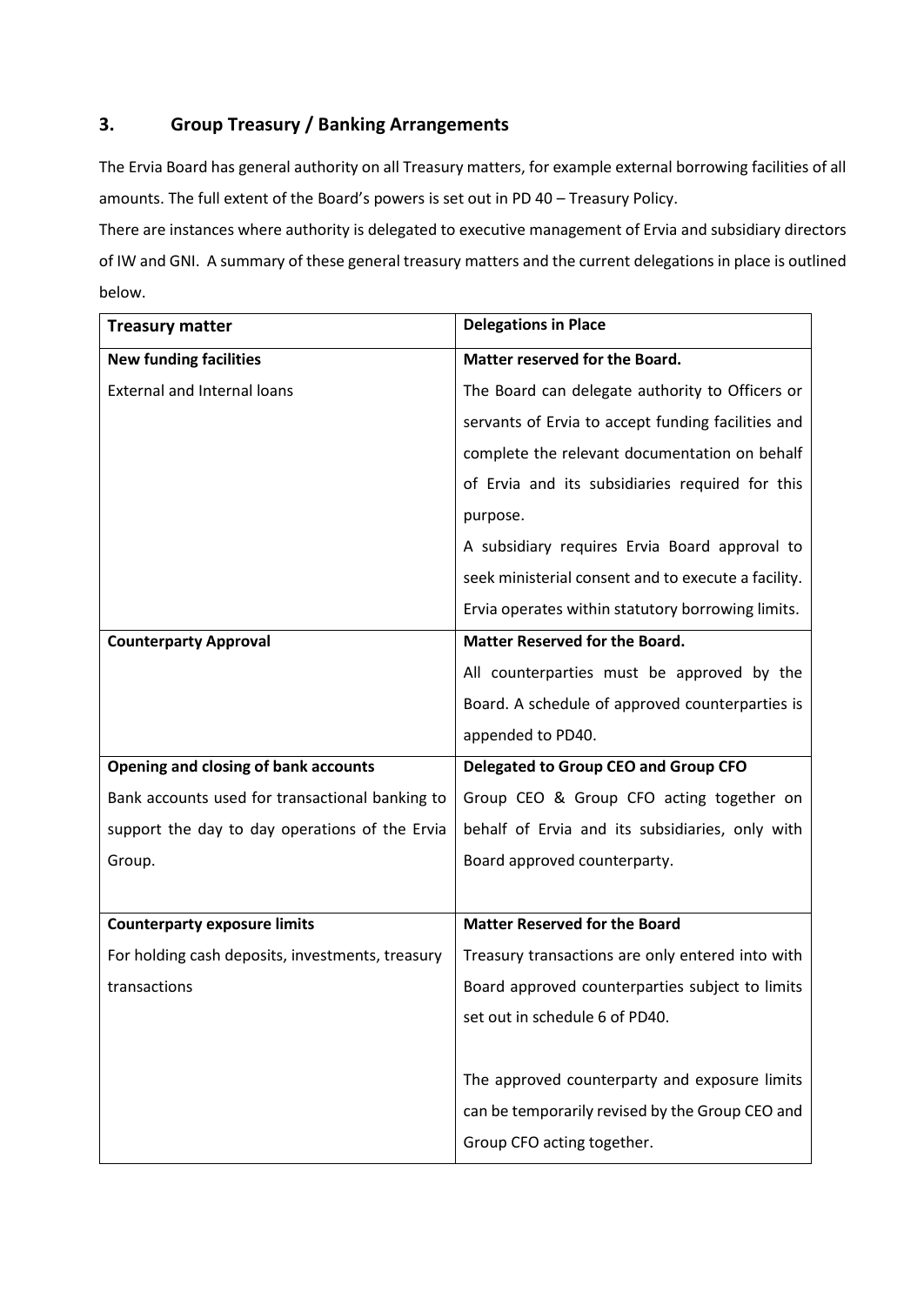| Setup and maintenance of online banking    | Group CEO & Group CFO acting together on        |
|--------------------------------------------|-------------------------------------------------|
| agreements                                 | behalf of Ervia and its subsidiaries, only with |
| Setup new online banking agreements and    | Board approved counterparties.                  |
| ongoing maintenance of the existing online |                                                 |
| banking agreements                         |                                                 |
| <b>Operating Bank Mandates</b>             | Group CEO & Group CFO acting together on        |
| Maintenance of Operating Bank Mandates     | behalf of Ervia and its subsidiaries, only with |
|                                            | Board approved counterparties.                  |
| Setup of new dealing relationships         | Group CEO & Group CFO acting together on        |
|                                            | behalf of Ervia and its subsidiaries, only with |
|                                            | Board approved counterparties.                  |
| <b>ISDA Master Agreement</b>               | Group CEO & Group CFO acting together on        |
| Required for transacting derivatives with  | behalf of Ervia and its subsidiaries, only with |
| relationship banks.                        | Board approved counterparties.                  |
|                                            |                                                 |

### **Derivatives**

The Board has approved authority levels for certain senior executives and management to enable them to enter into specific derivative transactions, subject to specific pre-defined parameters prescribed in the below extract from the Treasury Policy (PD40) - Schedule 2: Authority Levels.

| <b>Transaction</b>                                                               | <b>Authority Delegated to</b><br>(position)<br>Ervia | <b>Authority Delegated to</b><br>(position)<br><b>Subsidiary</b>                                  | <b>Approval Limits</b>                                |
|----------------------------------------------------------------------------------|------------------------------------------------------|---------------------------------------------------------------------------------------------------|-------------------------------------------------------|
| <b>External (and</b><br>intercompany) spot,<br>forward, and swap<br>transactions | Group CEO and Group<br>CFO acting together           | Ervia Group CEO, Ervia<br>Group CFO and<br><b>Subsidiary Managing</b><br>Director acting together | $\bullet$ Spot/Fwds > GBP 25m<br>• FX Swaps > GBP 50m |
|                                                                                  | <b>Head of Group Treasury</b>                        | Ervia Head of Group<br>Treasury                                                                   | • Spot/Fwds < GBP 25m<br>• FX Swaps < GBP 50m         |
| <b>Other currency risk</b><br>management                                         | Group CEO and Group<br>CFO acting together           | Ervia Group CEO, Ervia<br>Group CFO and<br><b>Subsidiary Managing</b><br>Director acting together | $> \text{\ensuremath{\epsilon}}$ 5m                   |
|                                                                                  | Group CFO                                            | Ervia Group CFO                                                                                   | Up to €5m                                             |
|                                                                                  | <b>Head of Group Treasury</b>                        | Ervia Head of Group<br>Treasury                                                                   | Up to €1m                                             |
| Interest rate swaps and<br>inflation linked swaps                                | Group CEO and Group<br>CFO acting together           | Ervia Group CEO, Ervia<br>Group CFO and<br><b>Subsidiary Managing</b><br>Director acting together | All                                                   |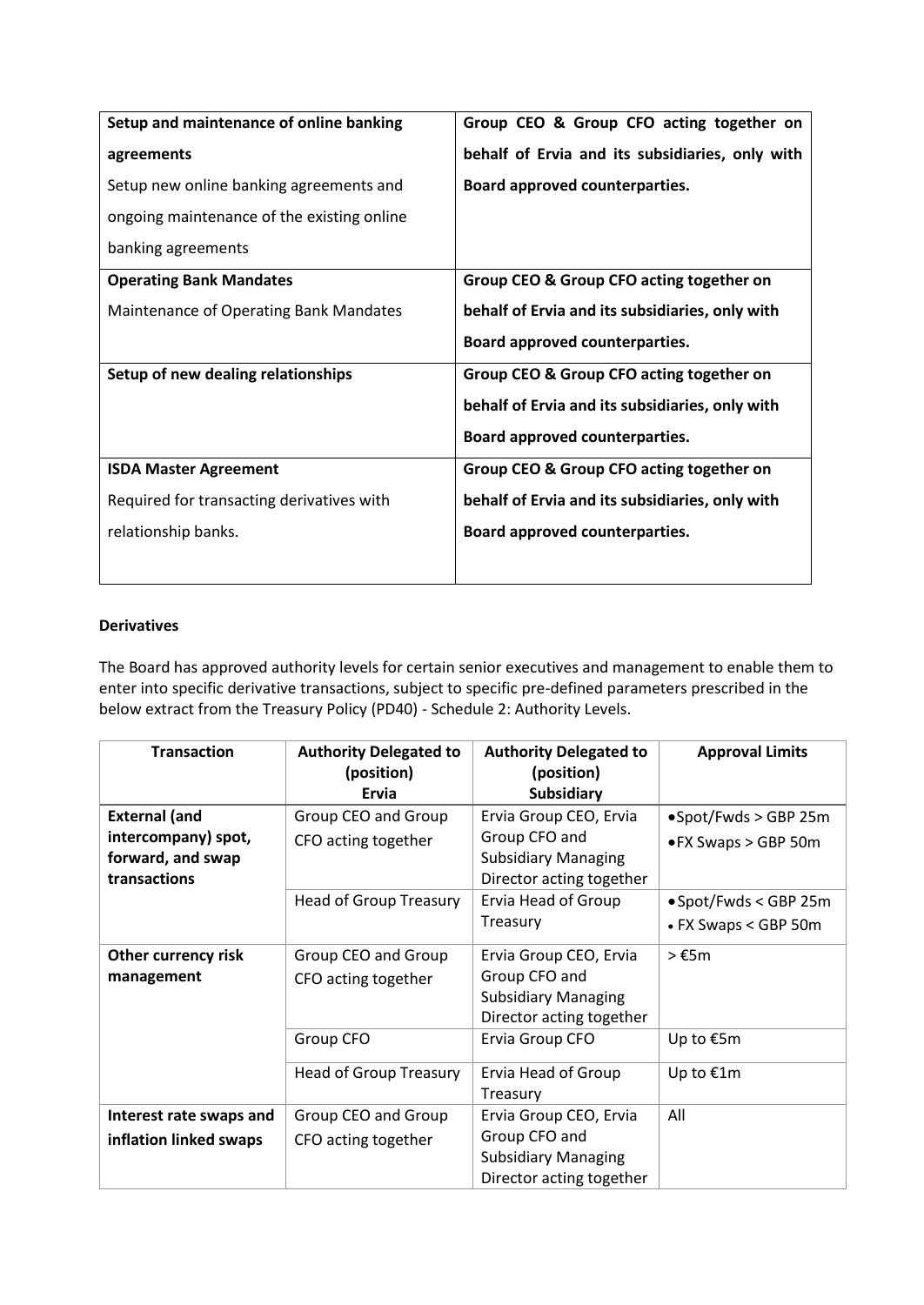| <b>External loan</b><br>drawdown and<br>repayment, money<br>market deposits | Head of Group Treasury                            | Ervia Head of Group<br>Treasury                         | All |
|-----------------------------------------------------------------------------|---------------------------------------------------|---------------------------------------------------------|-----|
| Interest rate resets                                                        | Head of Treasury Back<br><b>Office Operations</b> | Ervia Head of Treasury<br><b>Back Office Operations</b> | All |

A Ministerial Specification (annual document produced by the Minister for Finance) governs treasury borrowings, permissible interactions, counterparties, and speculative products and is appended to the Treasury Policy (PD 40).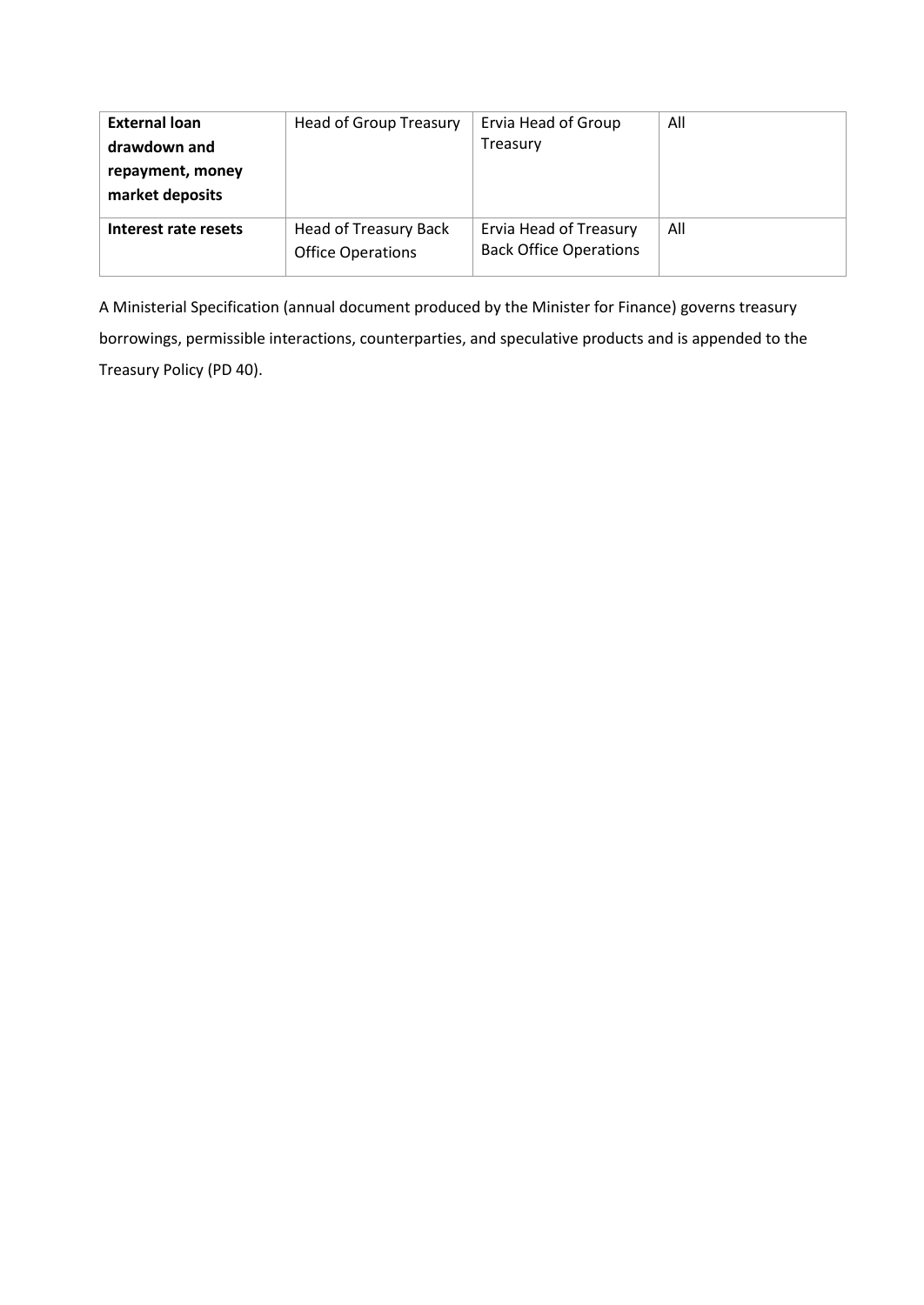## **4. Subsidiaries – Guiding Principles**

In the case of 100% Ervia subsidiaries, **the full Ervia Authority levels apply** and the subsidiary must operate within this authority framework subject always to statutory, regulatory or other governmental or legislative requirements.

Any transaction which is submitted to a Subsidiary Board for approval under section 5 must also obtain the approval required pursuant to section 2 – Financial Authority Levels or section 3 – Group Treasury/Banking Arrangements, as appropriate.

Matters related to expenditure, contracts, projects or programmes which are reserved to the Board of Ervia in accordance with section 1, shall be submitted to the relevant subsidiary board for approval or recommendation in advance of their review by the Ervia Board.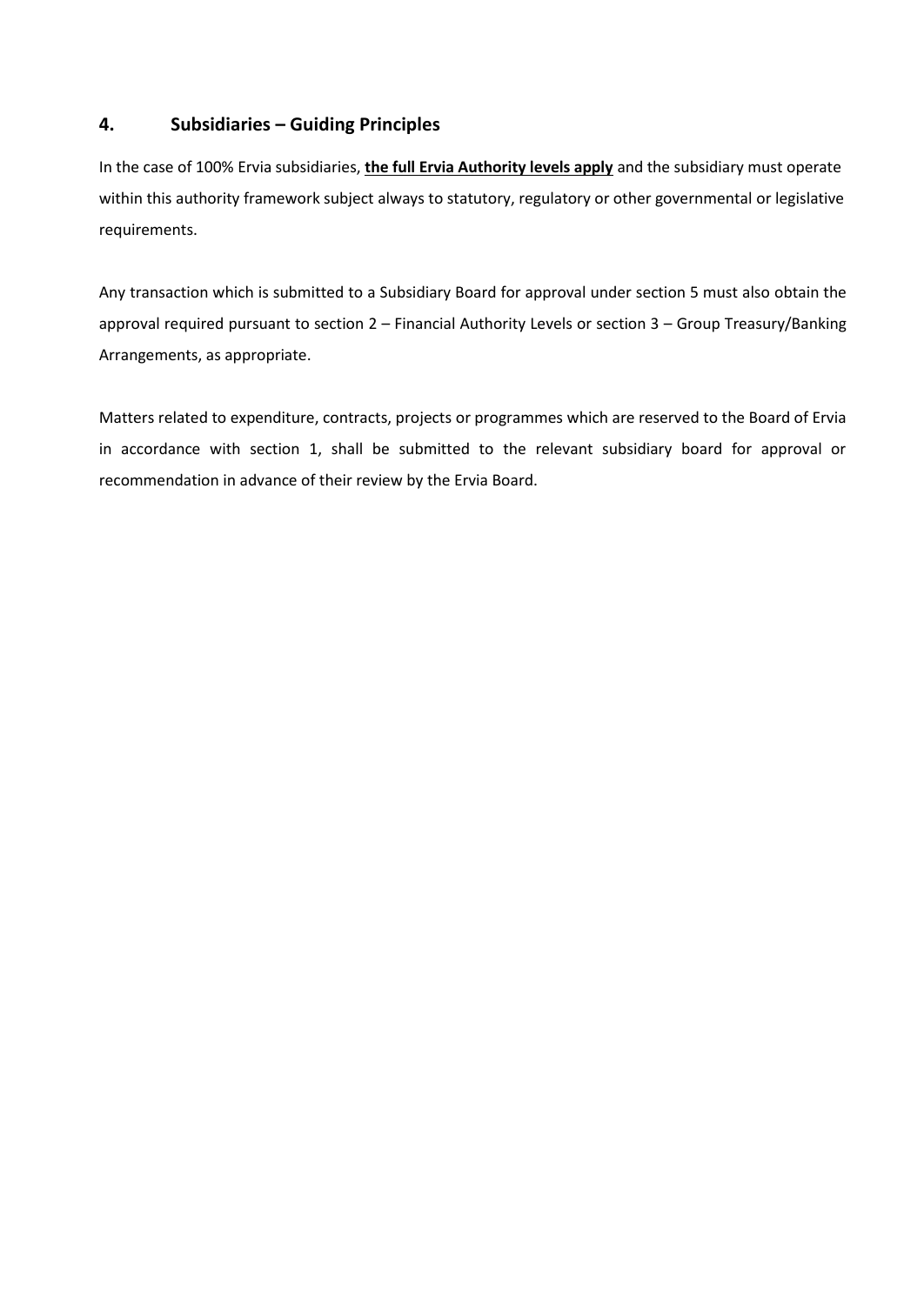# **5. Matters Reserved to the Boards of Irish Water, Gas Networks Ireland and GNI (UK) – subject to overall approval of Ervia Board**

#### **A. Irish Water**

- 1. Approval of Annual Report and Accounts.
- 2. Proposal of Annual Business Plan.
- 3. Proposal of Annual Budget.
- 4. Review and approval of Safety Policy and Procedures (see section 6).
- 5. Appointment of Auditors, in conformance with group policy.
- 6. Convening an AGM and EGM.
- 7. Fixing of remuneration of Directors.
- 8. Applications to the Minister for a Ministerial consent (consent of Ervia required prior to
- a. seeking Ministerial consent.)
- 9. Review and adoption of Ervia's Risk Management Policy (as it relates to IW) obligation
- a. derives from the Code of Practice for the Governance of State Bodies.
- 10. Banking arrangements i.e. changes to bank mandates/cheque signatories, and in line with the delegated authority framework.
- 11. Affixing the seal of the company, provided that where a contract is approved in accordance with the delegations of authority set out in section 2 and PD03, the document may be sealed in accordance with the delegation of authority contained in PD03 and notified to the Board at its next meeting.
- 12. Capitalisation of undistributed profits.
- 13. Purchase of insurance.
- 14. Authorising criminal prosecutions for non-compliance with trade effluent licences.
- 15. Approval of the release for consultation of key policy documents of strategic importance including, without limitation, the National Water Resources Plan and Water Services Strategic Plan.
- 16. Approval for issuing and signing of notices under Section 70 of the Water Services Act 2007 in relation to the discharge of waste water from premises.
- 17. Formal submissions to the regulatory authorities in relation to price control.

### **B. Gas Networks Ireland**

- 1. Approval of annual Accounts.
- **2.** Proposal of Annual Business Plan.
- **3.** Proposal of Annual Budget.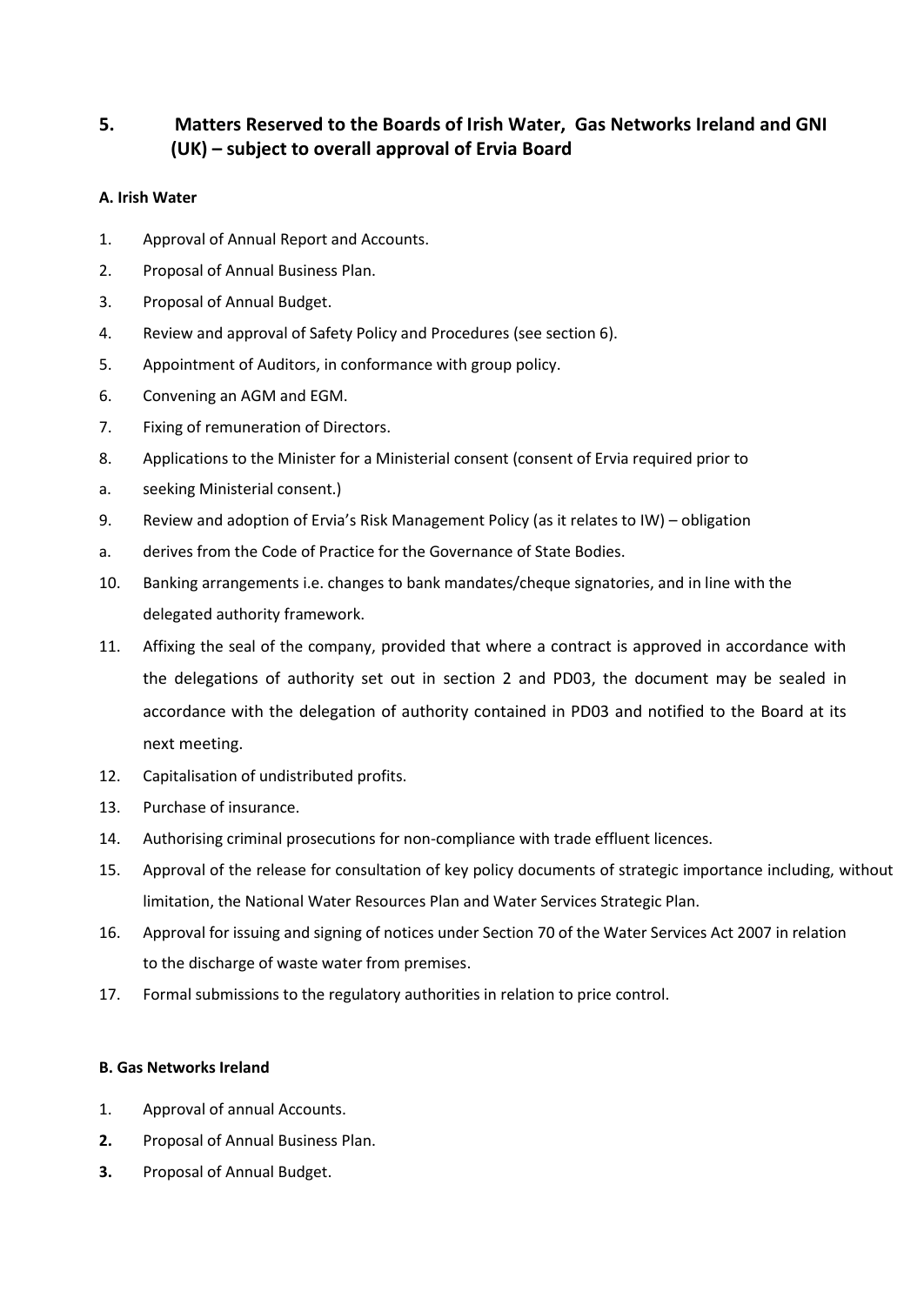- **4.** Declaration and payment of a dividend.
- **5.** Review and approval of Safety Policy and Procedures (see section 6).
- **6.** Appointment of Auditors, in conformance with group policy.
- 7 Convening an AGM and EGM.
- 8 Fixing of remuneration of Directors.
- 9 Applications to the Minister for a Ministerial consent (consent of Ervia required prior to seeking Ministerial consent.)
- 10 Review and adoption of Ervia's Risk Management Policy (as it relates to GNI) obligation derives from the Code of Practice for the Governance of State Bodies.
- 11 Banking arrangements i.e. changes to bank mandates/cheque signatories, and in line with the delegated authority framework.
- 12 Affixing the seal of the company, provided that where a contract is approved in accordance with the delegations of authority set out in section 2 and PD03, the document may be sealed in accordance with the delegation of authority contained in PD03 and notified to the Board at its next meeting.
- 13 Capitalisation of undistributed profits.
- 14 Purchase of insurance.
- 15 Approval of the release for consultation of key policy documents of strategic importance.
- 16 Formal submissions to the regulatory authorities in relation to price control.

#### **C. GNI (UK)**

- 1. Approval of annual accounts.
- 2. Proposal of Annual Business Plan to Ervia Board.
- 3. Proposal of Annual Budget to Ervia Board.
- 4. Review and approval of Safety Policy and Procedures (see section 6).
- 5. Approval of expenditure authorisation levels in relation to investments and capital projects including approval of terms of major contracts.
- 6. Banking arrangements i.e. changes to bank mandates/cheque signatories, and in line with the delegated authority framework.
- 7. Approval of Services Agreement.
- 8. Risk Management review.
- 9. Appointment of Auditors, in conformance with group policies.
- 10. Convening an AGM and EGM.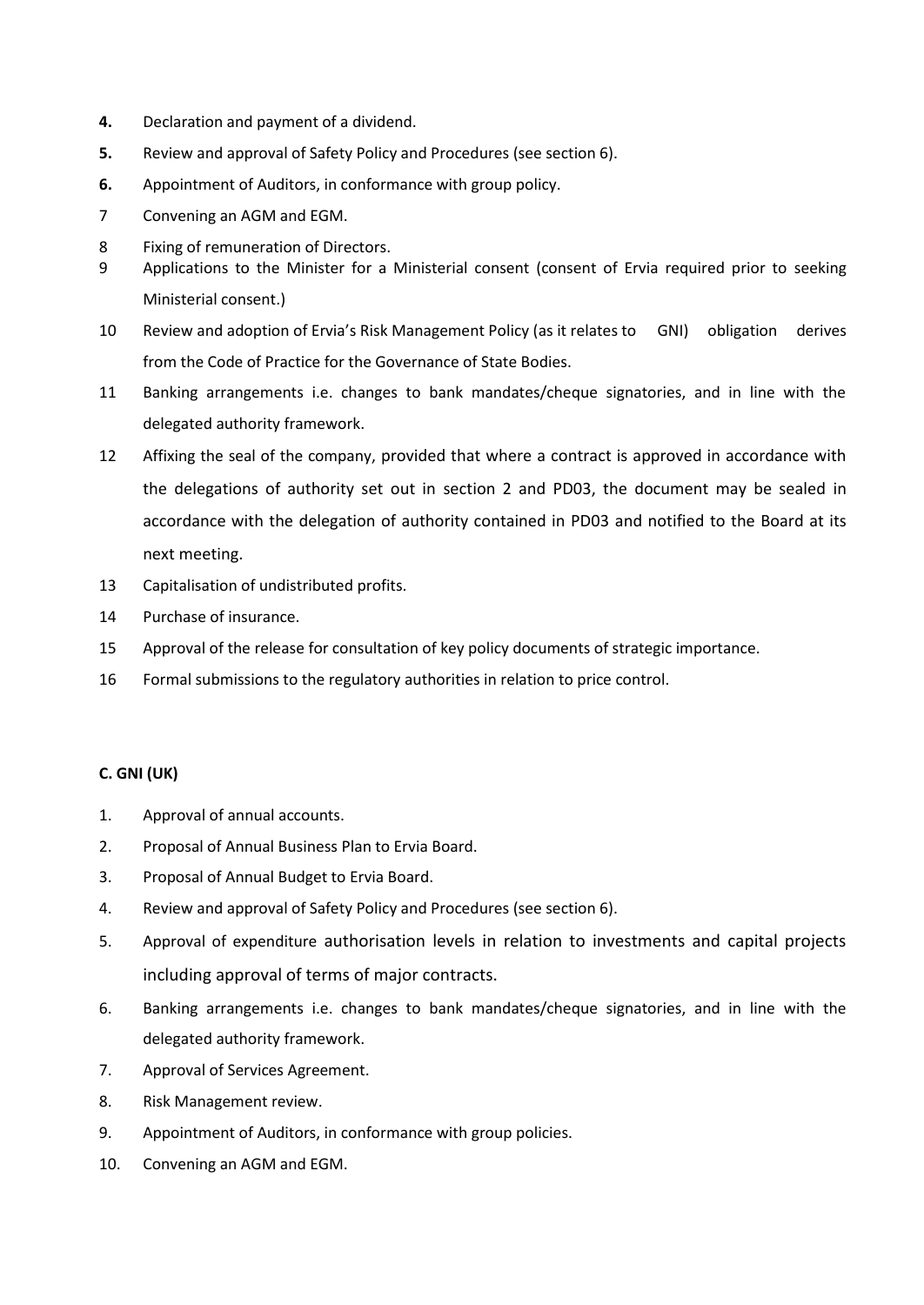- 11. Fixing of remuneration of Directors.
- 12. Affixing the seal of the company, provided that where a contract is approved in accordance with the delegations of authority set out in section 2 and PD03, the document may be sealed in accordance with the delegation of authority contained in PD03 and notified to the Board at its next meeting.
- 13. Capitalisation of undistributed profits.
- 14. Purchase of insurance.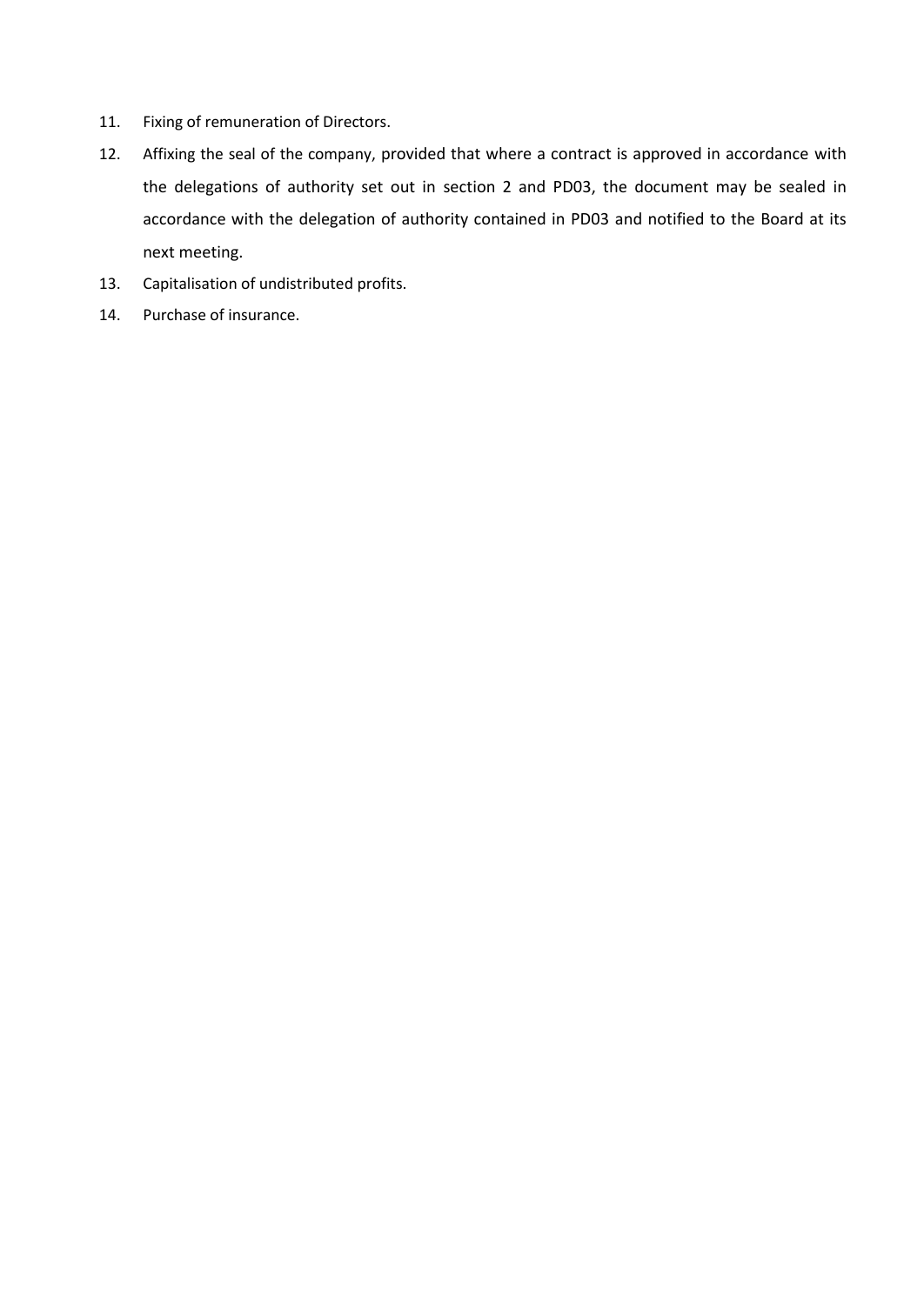# **6. Safety**

#### **Summary**

In addition to monthly Ervia Board meetings where safety is a standing item on the agenda, there are quarterly Ervia Central Safety Committee (CSC) meetings which the Directors of the IW and GNI Subsidiary Boards attend both in their capacity as Directors and as members of the Ervia Executive as appropriate to discuss safety issues across both businesses. Some of the Directors of IW and GNI attend Business Unit Safety Committee meetings which are held every 8-12 weeks to discuss the management of health and safety affairs in the respective business and for the taking of less important decisions not requiring CSC and/or Ervia Board level consideration.

#### **1) Ervia Board**

Safety is a standing item at the monthly Ervia Board Meetings where the Ervia Board are updated on safety incidents, leading and lagging safety metrics and performance trending. A monthly safety report is issued to the Board with the papers for the meeting. More detailed updates and 'deep dives' on specific matters are provided twice yearly where the Ervia Board is updated on safety incidents, strategies, initiatives and events, and has the opportunity to review and question safety strategy, policies and procedures across the Group.

#### **2) Ervia Central Safety Committee**

A safety briefing is provided by the HSQE Managers and Managing Directors in IW and GNI on a quarterly basis. With regard to Group Centre, Major Projects and Business Services a similar briefing is provided by the HSQE Manager Group Centre, Major Projects and Business Services and the Chief Operations Officer. The convenor of these meetings is the Chief Operations Officer.

Mandatory agenda items are:

- 1. Safety performance metrics;
- 2. Significant safety incidents and High Potential Events reported within the period;
- 3. Status update on current investigations of historic significant safety incidents and High Potential Events;
- 4. Current policies and proposed reforms to policies;
- 5. Relevant legislative amendments or case law for noting; and
- 6. Health and safety decisions to be considered and taken.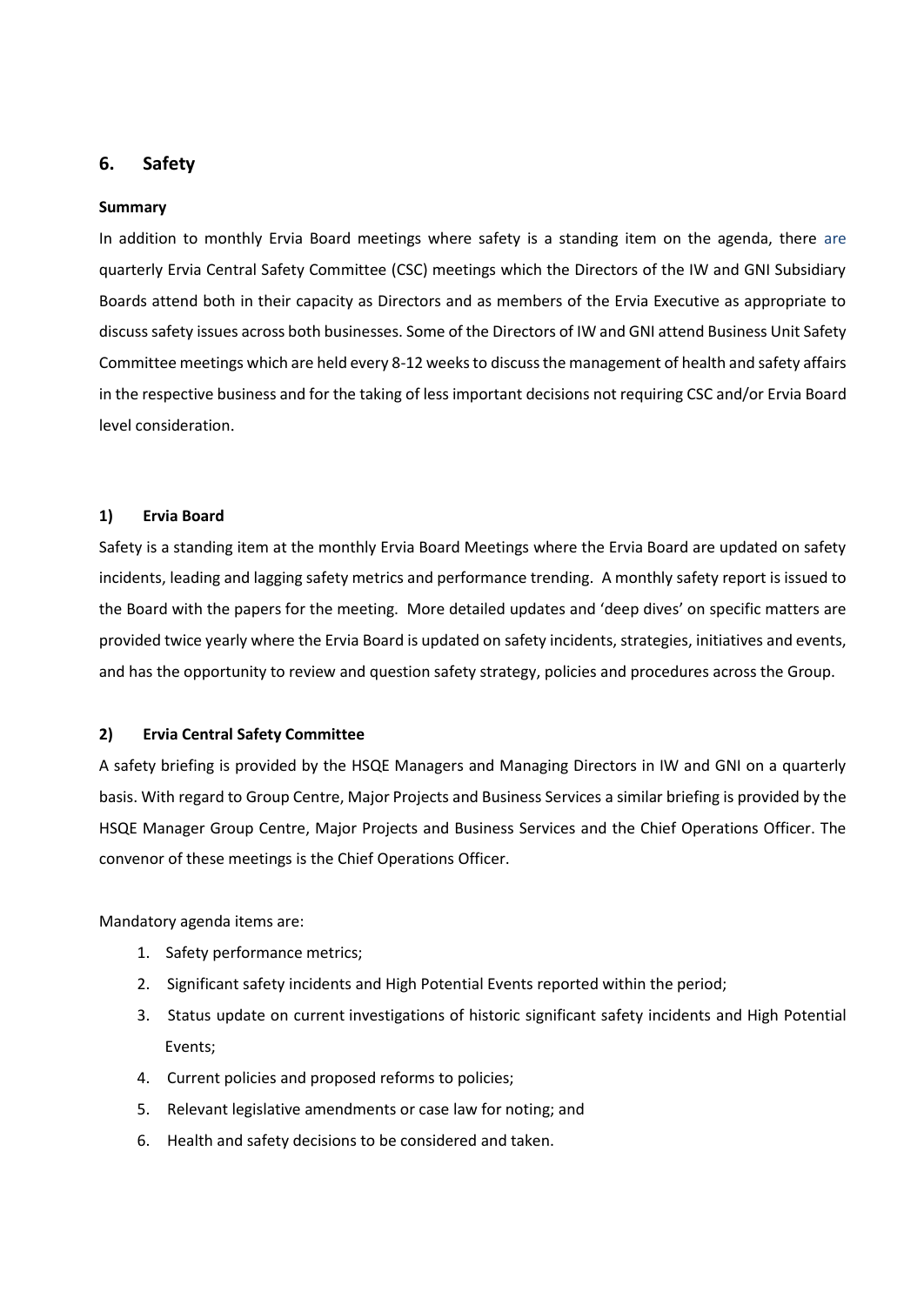In addition to the mandatory items outlined above, the meeting also deals with the following safety items:

- Organisational wide safety leadership and culture:
- Organisational wide health and wellbeing;
- All business units to present highlights from the respective Committee meetings and updates on Business Unit Safety Action Plans;
- Deep dives in areas of high risk and/or particular interest.
- Opportunity for business units to learn from each other.

Notes of these meetings are taken separately for GNI and IW which are included in the papers for the subsequent Subsidiary Board Meetings. Dual Directors of Ervia and of the Subsidiary Boards (i.e. the Group Chief Executive Officer) will note that they are making decisions in their capacity as a Subsidiary Director and not as an Ervia Director.

The Ervia Board is updated twice yearly on all relevant matters arising at the quarterly Ervia Central Safety Committee meetings. Common agreed paper/presentation templates are prepared by the business units for Ervia Board meetings.

#### **3) Business Unit Safety Committee meetings**

The Terms of reference for the Business Unit Safety Committee meetings are revised to allow for recommendations on certain key safety issues to be elevated to the Ervia Central Safety Committee meetings for approval. Responsibility for the management of health and safety affairs and for the taking of less important decisions not requiring Board level consideration will be clearly identified in the Terms of Reference.

**RATIONALE: Subsidiary directors should be directly involved in the decision making process with regard to critical health and safety issues and continuously appraised on all safety issues affecting the business.**

#### **Safety Policies**

The following policies will be reviewed on an annual basis and updated if necessary $\div$ 

- PD 76 Group Safety Policy
- PD 76 IW HSQE Policy
- PD 76 GNI Safety Policy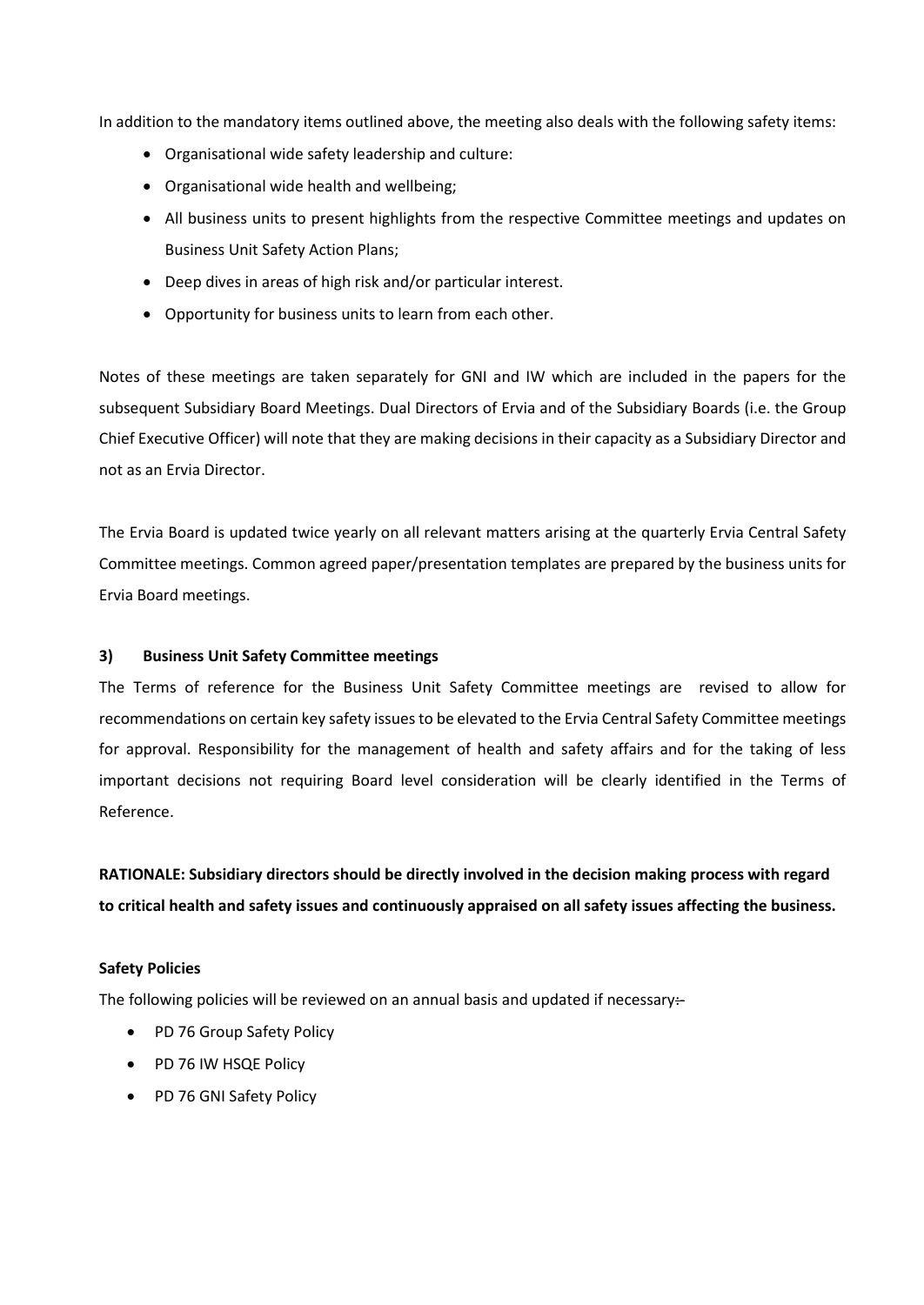#### **Safety Governance Structure**

**Monthly**

п

Management Group meetings with HSQE as a standing agenda item

Business Unit HSQE Committee meetings **Every 12 weeks**

Ervia Central Safety Committee (CSC) **- Quarterly - Subsidiary board representation**

Ervia Board

**- Monthly updates - 'Deep dives' bi-annually**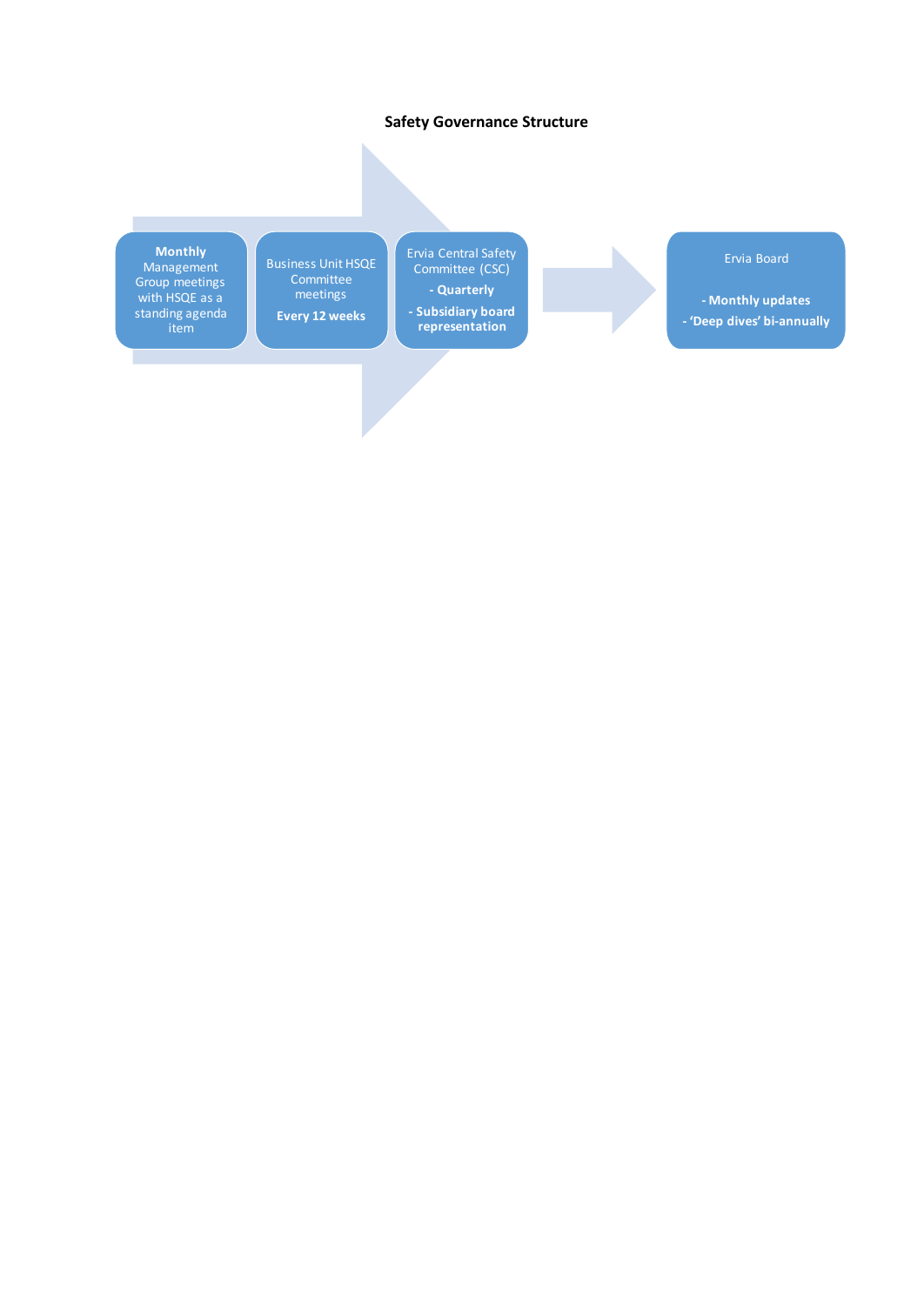# **7. Schedule of Irish Water Ministerial Consents**

- 1. To buy, sell or deal in shares, securities, debentures, stocks or bonds or any entity or sovereign or to provide managerial, executive supervisory or consultative services to any entity.
- 2. To acquire or dispose of any entity and/ or business.
- 3. To buy, sell or deal in shares, securities, debentures, stocks or bonds of any company or sovereign or other public body.
- 4. To draw, make, accept etc. cheques, bills of exchange, promissory notes, bills of lading and other instruments and securities or to sell, mortgage or otherwise deal in the assets of the company which would involve a disposal of a significant part of the business of Irish Water.
- 5. Any joint venture arrangement, profit sharing arrangement or amalgamation other than an industry cooperation agreement.
- 6. To take part in the formation, management, supervision and control of any company or undertaking.
- 7. Any listing of Irish Water.
- 8. Winding up of Irish Water.
- 9. To guarantee or support the borrowings and debt of any other entity.
- 10. To issue shares in Irish Water or variation of rights attached to them.
- 11. Any transaction described in the Borrowing Powers of Certain Bodies Act 1996 except if it is with or in favour of Ervia.
- 12. Any borrowing, fundraising or giving of security by Irish Water.
- 13. Transfer of shares.
- 14. Change in authorised share capital.
- 15. Purchase/redeem its own shares.
- 16. Capital undistributed profits.
- 17. Fix the terms and conditions of the Directors.
- 18. Remuneration of Directors.
- 19. Establish, maintain and/or contribute to a pension.
- 20. Declare dividends or establish a reserve.
- 21. To give or lend money to any entity including by way of guarantee or indemnity.
- 22. To secure or collateralise any indebtedness or obligation of Irish Water.
- 23. Amendment to the Memorandum and Articles of Association.
- 24. The establishment, maintenance or contribution to a pension or for employees or their families.
- 25. Borrow money (including money in a currency other than the currency of the State) from such persons as it considers appropriate, whether by means of the issue of debentures (or other debt security) or otherwise.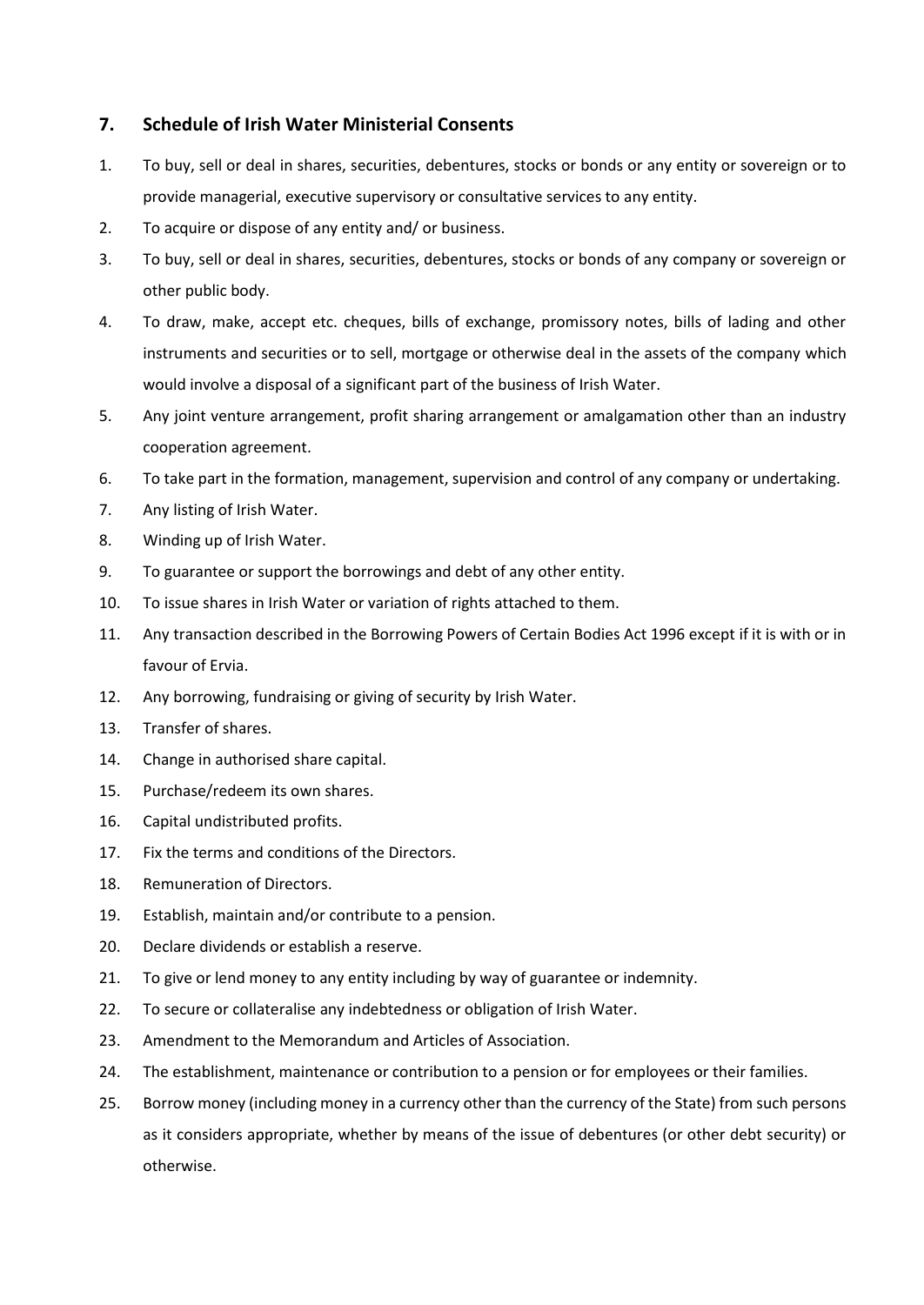## **8. Schedule of Gas Networks Ireland Ministerial Consents**

- 1. Carrying out the activity of a parent company save in respect of any subsidiary which arises or is transferred to the Company.
- 2. Participation in any arrangements or funding activities (including fundraising, borrowing, credit rating etc) of Ervia in respect of the Ervia Group.
- 3. Carrying on any other business under Clause 2 in respect of which, if Ervia were to carry on that business, Ervia would be required to seek the consent of the Minister pursuant to the Gas Acts or any other enactment from time to time to carry out.
- 4. Any acquisition or disposal of shares or other interests in a body corporate or other body.
- 5. Any purchase, acquisition or winding-up of the business of or other interests of any entity.
- 6. Any issue or allotment of securities of the Company.
- 7. Any subscription, acquisition or other action in respect of any shares or other interests of any company or other body (excluding any action in respect of the co-ordination, financing and managing the business and operation of any company in which the Company holds any interest).
- 8. Any borrowing or fundraising and any security given for the same other than any borrowing or fundraising from or security given to or in favour of its parent company or any other subsidiary of its parent company (but excluding Irish Water).
- 9. The provision of any loan, credit or financial accommodation or support to any person other than to or in favour of its parent company or any other subsidiary of its parent company (but excluding Irish Water) and other than any credit or financial accommodation given in the ordinary course of business.
- 10. Any security or collateral other than security or collateral given to or in favour of its parent company or any other subsidiary of its parent company (but excluding Irish Water.
- 11. Any guarantee, other support, indemnity or surety and any security or collateral given for the same other than any guarantee, support, indemnity, surety, security or collateral given to or in favour of its parent company or any other subsidiary of its parent company (but excluding Irish Water).
- 12. Carrying out any activity which comprises a disposal (whether in a single transaction or in a series of transactions) of all, or (otherwise than in the ordinary course of business of the Company) a significant part of, the undertaking, property and assets of the Company.
- 13. The incorporation of the Company in or under the laws of any place outside the State.
- 14. Any formation, establishment or control of a company or undertaking.
- 15. Any listing and/or admission of securities of the Company to trading on an exchange, market or multilateral trading facility.